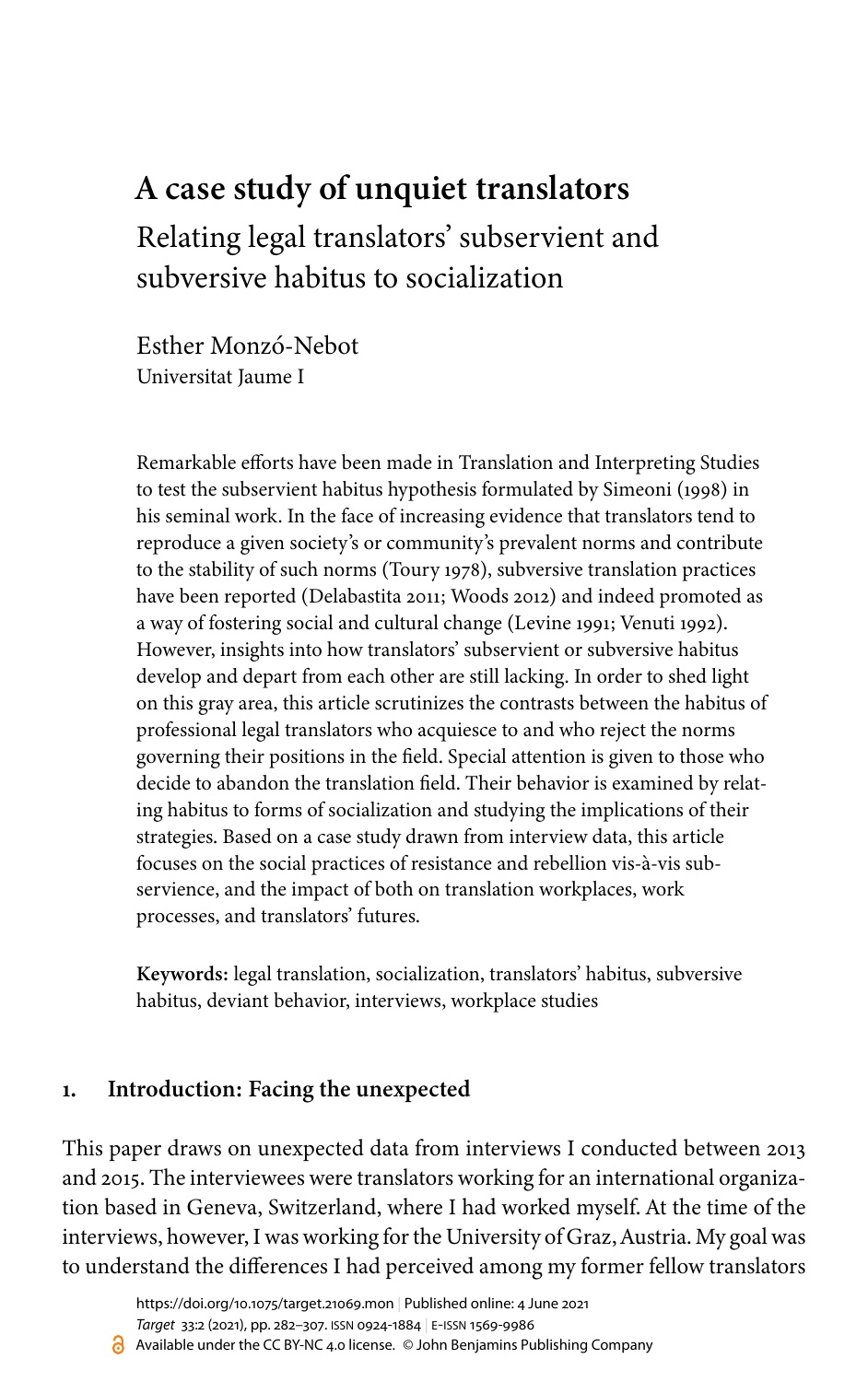regarding their relationships with other agents in the organization and the impact of those relationships on their job satisfaction and wellbeing. To do so, I designed a basic schema with relevant constructs for in-depth interviews (see [Monzó-Nebot](#page-23-1) [\[2019\]](#page-23-1) for further details). The project was eventually expanded to other organizations and different settings. This article draws on data from one organization only in order to account for the interactions between Bourdieu's concepts of 'habitus' (the ingrained dispositions guiding agents' behavior) and 'field' (a social space, in this case, the organization).

The interviews conducted allowed me to gain a deep understanding of the agents I was interviewing and the differences among them. This increased awareness opened unexpected avenues to other sources of information, and led me to request participation from lawyers in the same organization so as to take into consideration their perspectives on shared incidents in order to build a case study. Through this, two phenomena became salient: On the one hand, some agents acted strategically to make their interests prevail against the institutional *doxa* (the usual operational rules of the institution), while others showed a clear disposition to perpetuate what they saw as what was 'taken for granted' in the organization. On the other hand, while most translators continuously invested in maintaining and advancing their positions in the field, others had decided to abandon professional practice as translators.

Following Bourdieu's theory of practice [\(1980](#page-22-1)), the very existence of a field (a social space) depends on agents having interest in personally investing in the 'game'. A field presupposes the institutionalization of a viewpoint (a particular axiology) and a way of conducting oneself (a particular logic). Being able to participate in the field requires a pre-reflexive acceptance of its rules and a belief in the possible benefits of doing so [\(Bourdieu 1997\)](#page-22-2). How can we explain, then, how after entering the field someone would decide that the game is no longer worth the trouble? Is it because they are unable to invest in that game, or are they, rather, simply uninterested in the stakes?

Building on the interaction between field and habitus, I focus on socialization processes to clarify how personal dispositions influence (a) the strategies that translators perform to advance or adapt their own *doxas*, that is, their own unexamined assumptions, and (b) the adherence to the shared *illusio*, the perception that following the norms is worth the effort and actually the only option within the specific field. To do so, I will first review some relevant aspects of habitus and related notions, examine previous uses of habitus in the field of Translation and Interpreting Studies (TIS), and discuss actual examples of translators deviating from social norms. In the discussion, I will stress ancillary notions and introduce some fine-tuning in order to better elucidate the data examined in this case study.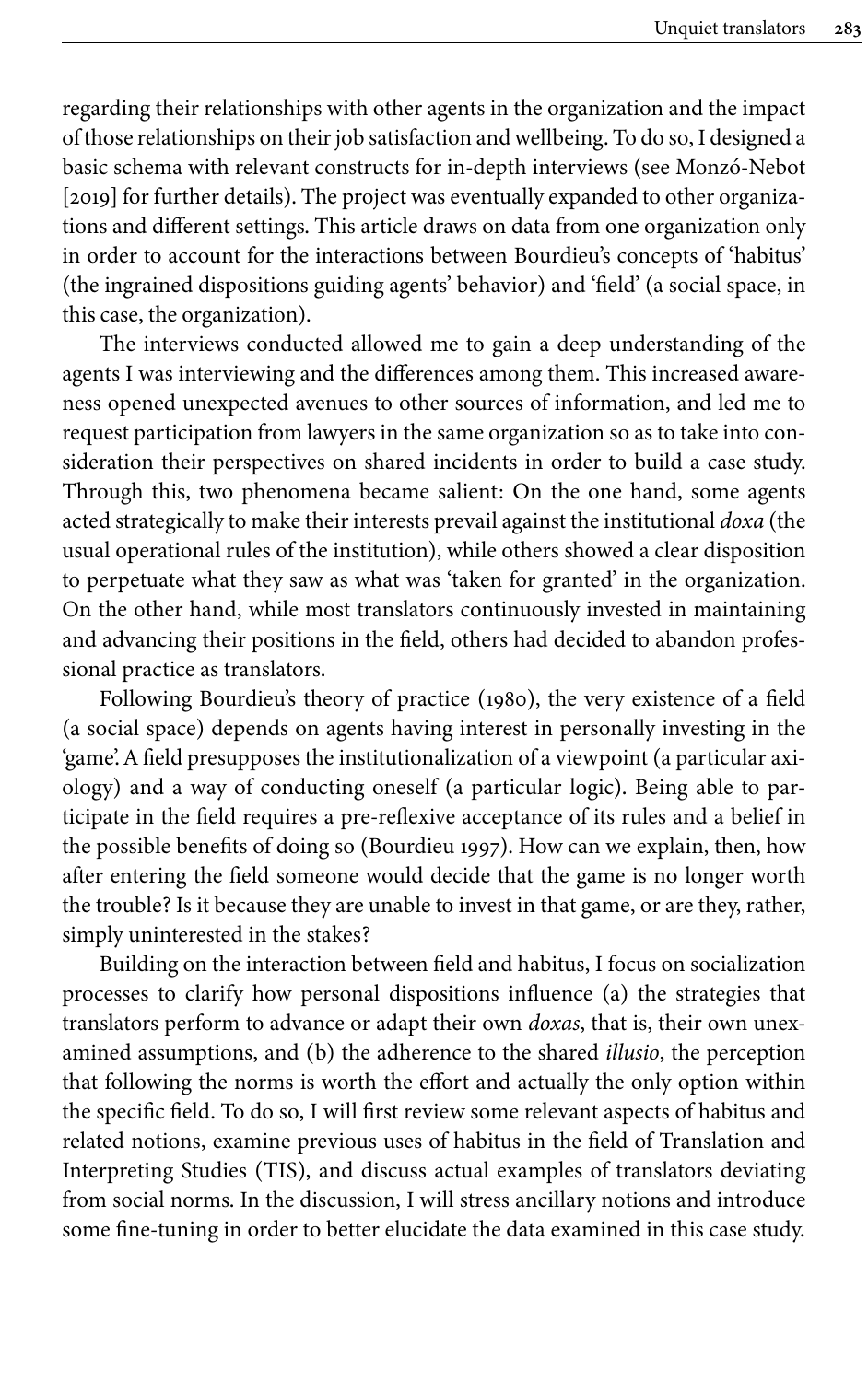#### **2. Habitus and behavior**

Habitus, part of Bourdieu's ontology for the description of social practices, refers to the community of ingrained habits, skills, and dispositions which, through our experience in social spaces, becomes part of our mindsets and guides our actions. Habitus is an embodiment of the social structures shared by the members of a community, and their translation into individual codes act much like musical scores which harmonize and organize social behavior. Individuals derive principles from their experience in social spaces which they use to make sense of the social arena, but also to make decisions as to how to behave within any given community. Playing from the same sheet music, different individuals spontaneously align their practices ([Bourdieu 1997,](#page-22-3) 211), thereby reproducing what is expected in a particular community or society ([Bourdieu 1972](#page-22-2), 43, 151, 282) and making the probable a reality ([Bourdieu 1997,](#page-22-3) 210). Habitus is said to be homogeneous among the members of a group – class [\(Bourdieu 1972,](#page-22-2) 119) – as it is the result of the individuals adapting to the structures and norms surrounding them because they are reproduced by those sharing the same social group.

Habitus, however, may vary between individuals in the same group when their social experiences differ. The rules in vogue in a different social space produce the same effect in their relevant context, and individuals who are at home in different social spaces may modify their scores or have more than one tune in their repertoire. Habitus is likely to be transformed when exposed to a field with which an individual is not familiar ([Reay, Crozier, and Clayton 2009\)](#page-24-3), especially when agents are capable of "mundane reflexivity" [\(Sayer 2005,](#page-24-4) 29ff.) and develop self-awareness as a result of their accumulation of experiences of habitus dislocations between different norm systems. The development of habitus is a dynamic process and, when discussing how habitus is formed, Bourdieu embraces William [James's \(1884\)](#page-22-4) seminal tenet that it is running from a bear (as opposed to the bear itself) that causes our fear. Indeed, by acting like others we progressively align our thoughts and emotions with those who live their social lives in the same field ([Bourdieu 1972,](#page-22-2) 291). By being exposed to specific ways of perceiving, interpreting, and acting on the empirical world, we become disposed to follow suit ([Bourdieu 1997,](#page-22-3) 231).

The way actors position themselves vis-à-vis norms is a common and constant concern in sociology and social psychology (e.g., [Ryan 1995\)](#page-24-5). Bourdieu's views bring imitation to the fore, whereby mimesis acts both as a verbal and non-verbal shibboleth which opens the door to social acceptance and to successful social lives. This is only possible by internalizing practices, and thus eventually allowing the individual to identify with the group and its norms, integrate into the social system (see [Piaget \[1936\]1977\)](#page-24-6), and align with its beliefs, values, and behaviors.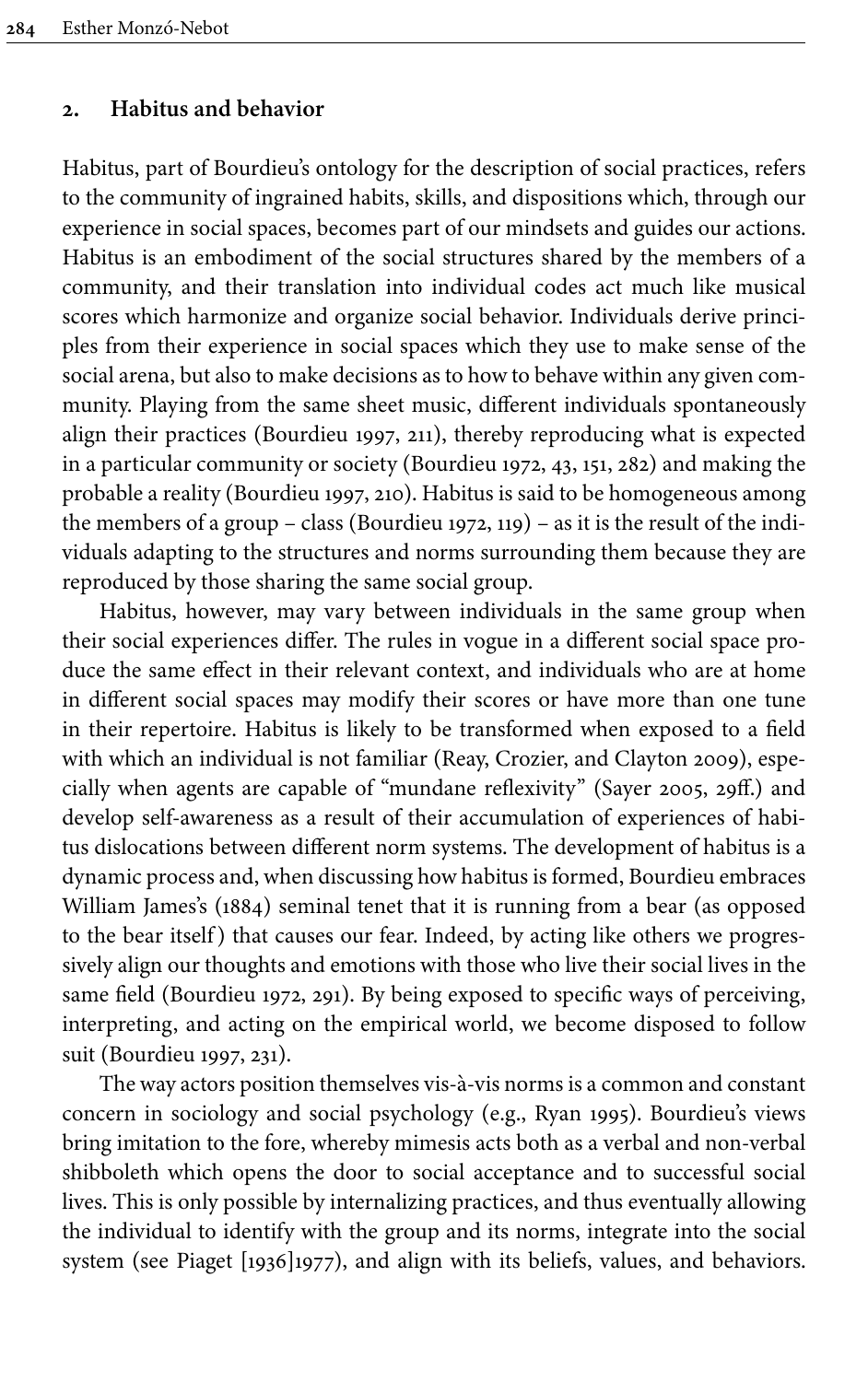Indeed, experiencing and learning the norms of our social environment (socialization) establishes "a high degree of symmetry between objective and subjective reality (as well as identity, of course)" [\(Berger and Luckman 1966](#page-22-5), 183).

### **2.1** Working with habitus in TIS

The ways translators position themselves vis-à-vis norms is also a common concern in TIS. Using habitus to understand actors' relationships to norms, translation scholars have scrutinized either historical data that may shed light on translators' circumstances, stances, and actions (see [Meylaerts 2010](#page-23-2)) or the translators' own accounts of their backgrounds, experiences, decisions, and motives (see [Sela-Sheffy](#page-24-7) 2005), usually in combination with specific textual behavior (see [Inghilleri 2003\)](#page-22-6) or field descriptions (see [Gouanvic 2005\)](#page-22-7), to retrospectively identify such internalized norms of translation behavior ([Toury 1978](#page-24-1)). In these analyses, two patterns have emerged. A first and dominant pattern suggests that translators are especially gifted at identifying and reproducing a system's norms and adhere to the belief that "good" translating ([Simeoni 1998,](#page-24-0) 11) is about the acquiescence of a subservient role in respect to a myriad of agents and factors (12). Translators seem to share rules to predict what other agents will accept and be comfortable with in order to plan and structure their decisions and renderings, taking into account the particular circumstances of the project and delivering a conforming solution.

This first set of patterns led Simeoni to formulate the subservient habitus hypothesis, suggesting that, due to historical circumstances yet to be scrutinized, translation has occupied a subservient position in social hierarchies. Given this historically developed social arrangement, being a translator entails the acquiescence to a (predominantly) subservient role conforming to heteronomous rules  $(12, 23)$ .

Studies have tested or found data confirming this subservient habitus hypothesis in legal and institutional contexts [\(Monzó-Nebot](#page-23-3) 2015; [Fernández Sánchez](#page-22-8) [2019\)](#page-22-8) by exploring translated renditions against work processes and field-specific constraints and requirements. Other approaches to behavioral norms advance similar tenets, such as the law of growing standardization ([Toury 1995](#page-24-8)), which states that translators resort to conservative options, reducing variation and innovation even when originals introduce novelties or present a wider linguistic repertoire. These have also been tested in translated legal corpora ([Biel 2014\)](#page-22-9). Nevertheless, the apparent scarcity of discussions suggests that the academic field may see no issue with the acquiescence to subservient positions and heteronomous norms in legal translation. Indeed, the conservative nature of the field of legal translation has been proposed as the rationale behind translation strate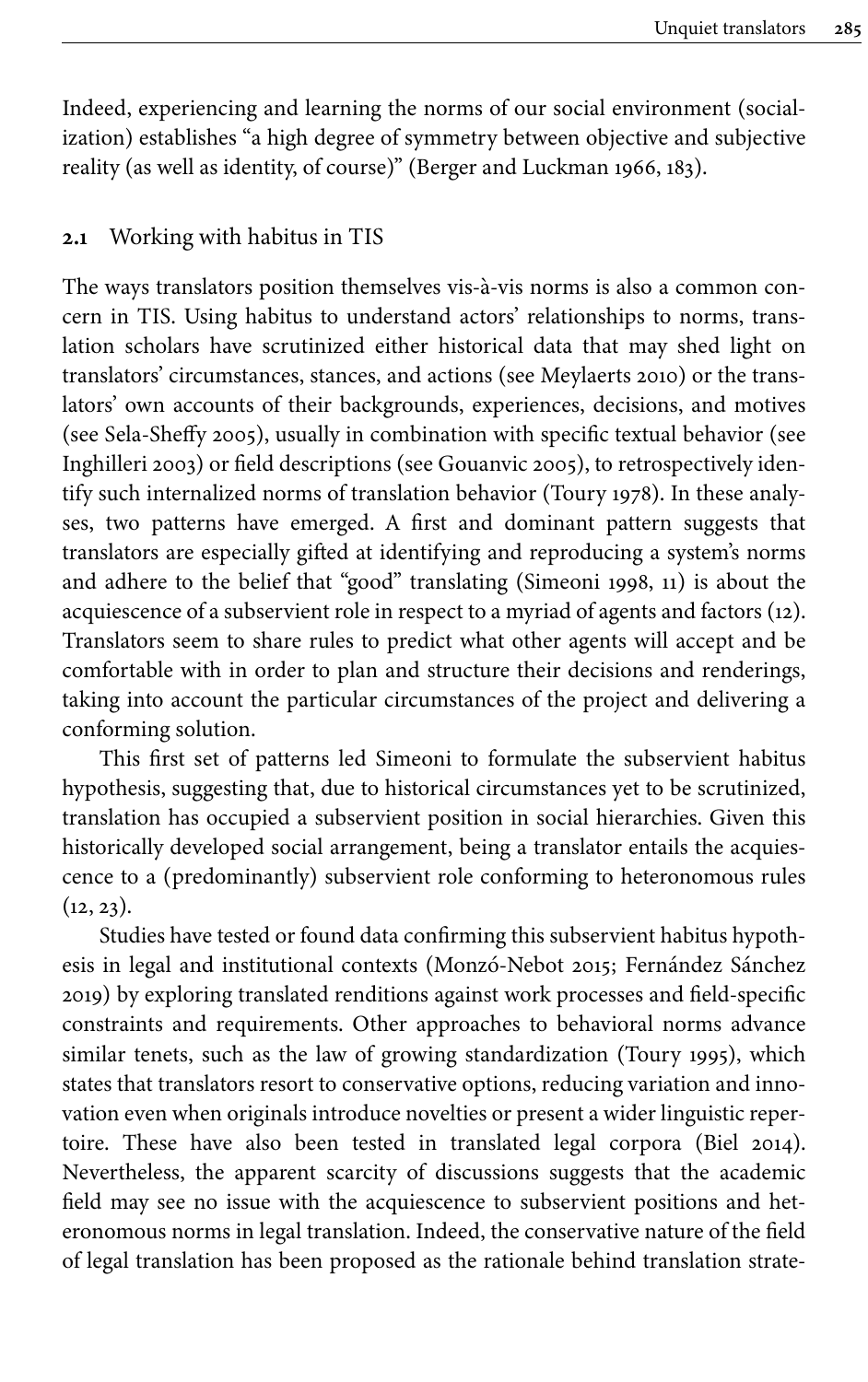gies (e.g., [Mayoral Asensio and Muñoz Martín 1997](#page-23-4); [Alcaraz Varó and Hughes](#page-21-0) [2002\)](#page-21-0) but only rarely problematized ([Martín Ruano 2014\)](#page-23-5). Meeting hypothesized needs regarding faithfulness to the source text (or the alleged unity of linguistic versions) and consistency within the target system is enshrined as *the* way to ensure a successful translation. The "relentless quest for equivalence" in this regard, along with efforts to name and define the boundaries of specialisms, seem to be the exclusive focus of translation scholars when approaching legal translation [\(Biel and Engberg 2013,](#page-22-10) 2).

On the other hand, and especially in the field of literary translation, the study of translators' habitus has revealed transgressive practices. This second set of practices has been linked to the existence of peripheral or marginal fields with their own prevalent norms ([Ben-Ari](#page-22-11) 2012) which are capable of engendering alternative habitus, or the translators' playing *allodoxia* [\(Bourdieu 1971\)](#page-22-12), transferring and balancing types of capital across fields, and finding a place between subservience and authority by practicing or arrogating to themselves the power to create [\(Sela-](#page-24-9)[Sheffy](#page-24-9) 2010) and to transgress [\(Léger 2002\)](#page-23-6).

Nevertheless, studies on norm deviation are comparatively scarce, including in TIS. *How* and *when* translators successfully depart from the expected heteronomous norms of literalism, prudence, and conservatism is one of the unsolved questions in legal TIS. Despite garnering insufficient attention, critical and creative approaches have emphasized productive developments stemming from subversion [\(Šarčević 2000\)](#page-24-10), as well as alternative priority systems which are still largely unexplored [\(Hale 2005;](#page-22-13) [Vidal Claramonte 2005](#page-24-11)). The basic tenet, also present in the well-known debate between [Newmark, Toury, Hermans, and Bush](#page-23-7) [\(1998\)](#page-23-7), is that it all depends on individuals' "view of the target text situation and relevant factors" ([Engberg 2016,](#page-22-14) 41). Reviewing the evolution of legal translation norms shows how innovation and deviation, far from being tantamount to irresponsibility (see [Bourdieu 1972,](#page-22-2) 120), can actually engender a new normal (e.g., Šarčević's [[1997,](#page-24-12) 40–41] report of the Rossel–Cesana debate).

This provides a means to explore deviant behavior within legal translation and interpreting studies. As has been highlighted, habitus is the result of a process of interactions with norm systems; it is embodied in the individual but may change when exposed to different social spaces, even rewriting previously acquired codes. While considered to be homogeneous and shared within a community, particular habitus are not necessarily coherent ([Bourdieu 1997](#page-22-3)) and mismatches may actually productively revolutionize social spaces in conflict situations [\(Krais 2006\)](#page-22-15). The lack of interest in deviancy in Bourdieu's work, as stressed by Meylaerts [\(2005](#page-23-8), 281), does not preclude its usefulness to account for norm-breaking behavior, as shown by [Yu and Xu \(2016\)](#page-25-2). In their study, the inter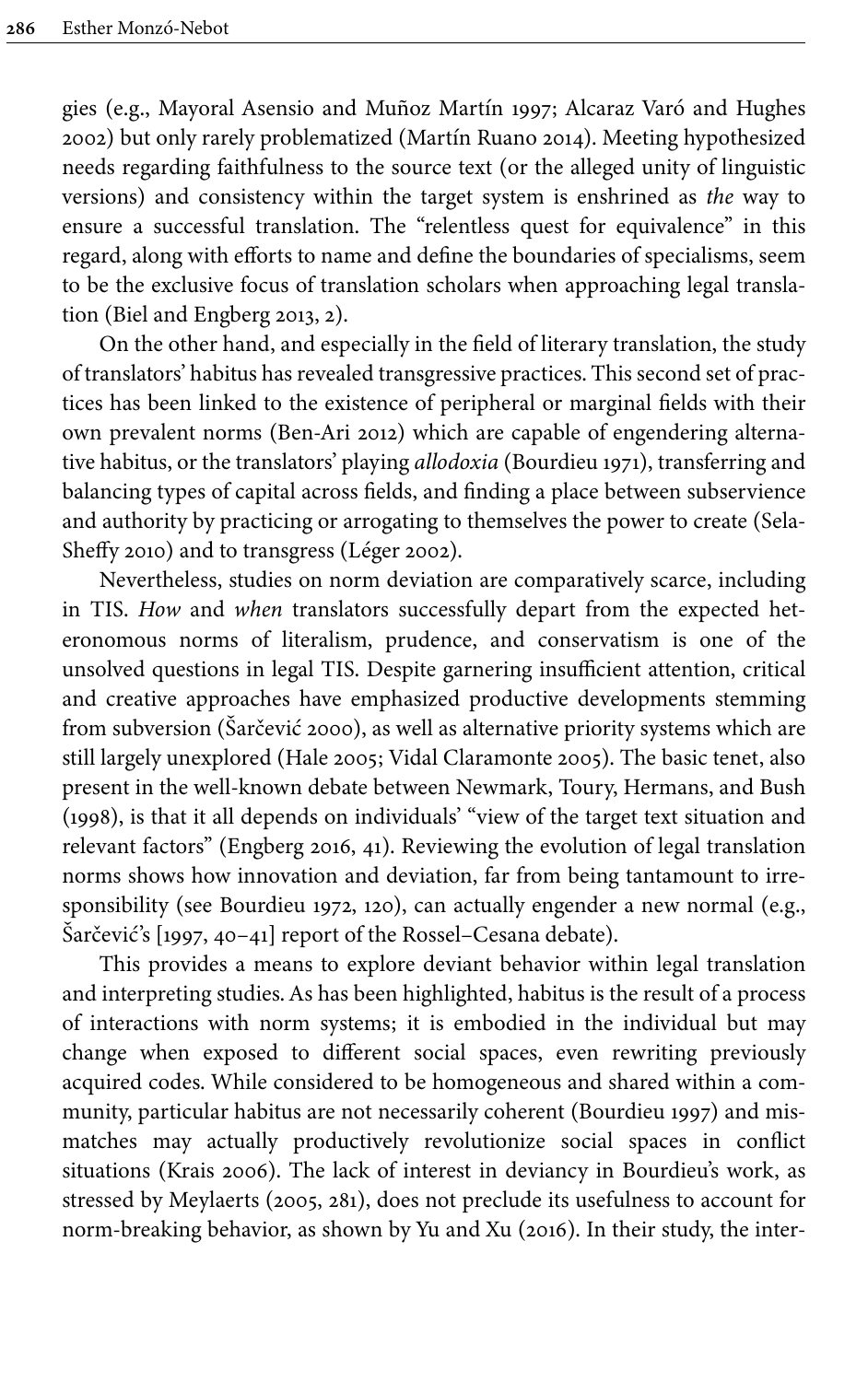est in accruing increased symbolic capital and the strategies pursued proved key in changing the structure of a literary field.

### **2.2** Interest: An essential ingredient of a successful habitus

Interest is an essential part of Bourdieu's conceptualization. He sees social practices as always responding to a motivation, even if such motivation is not rationally calculated. Notably, Bourdieu extends the notion of interest beyond the economic realm and introduces a typology of capital together with the notion of investment or 'strategy' ([Bourdieu 1980](#page-22-1)). Capital may be economic, but also social (e.g., personal relations) or cultural (e.g., scientific knowledge). These basic types of capital may be found in different forms, embodied by the individual (e.g., the knowledge possessed), objectified (e.g., works of art), or institutionalized (e.g., educational credentials from a prestigious university). All those types of capital, material and symbolic, may be combined and invested in relevant situations to advance specific interests, even though the results are never certain. 'Strategy' refers to how an actor believes that their capital should be invested in order to achieve some specific outcome, and necessarily entails considering the rules of the field. Indeed, being right or wrong in a strategy depends upon how adequately habitus and field are attuned.

The 'feel' for the game that drives continued investment is based on the *illusio* of actually believing that playing the game is worth the effort, regardless of one's position in the field. When entering a particular field, agents tacitly accept its rules, the struggles, goals, and worldviews – at least while the logic and axiologies of social life do not create conflicts. Bourdieu himself warns that habitus and practices remain in perfect harmony only if the conditions of their creation are identical to the conditions where they operate [\(Bourdieu 1980,](#page-22-1) 105).

### **2.3** Decaying orbits and going astray

However scarce, existing studies provide the necessary grounds for further research into why translators choose to conform or rebel in specific situations, or even to desert the translation field altogether. The latter case in particular requires us to reach beyond translation norms, beyond the "macro–micro relationship involved where a translation event has occurred or will occur," and also beyond "the role of the translator in producing or maintaining normative practices within such [translational] activity" [\(Inghilleri 2003,](#page-22-6) 244). Translators do not only translate. They work and socialize, have conflicts and love affairs. Habitus can help us to understand, explain, and formulate further and more nuanced hypotheses and laws of translators' behavior, but not necessarily by examining the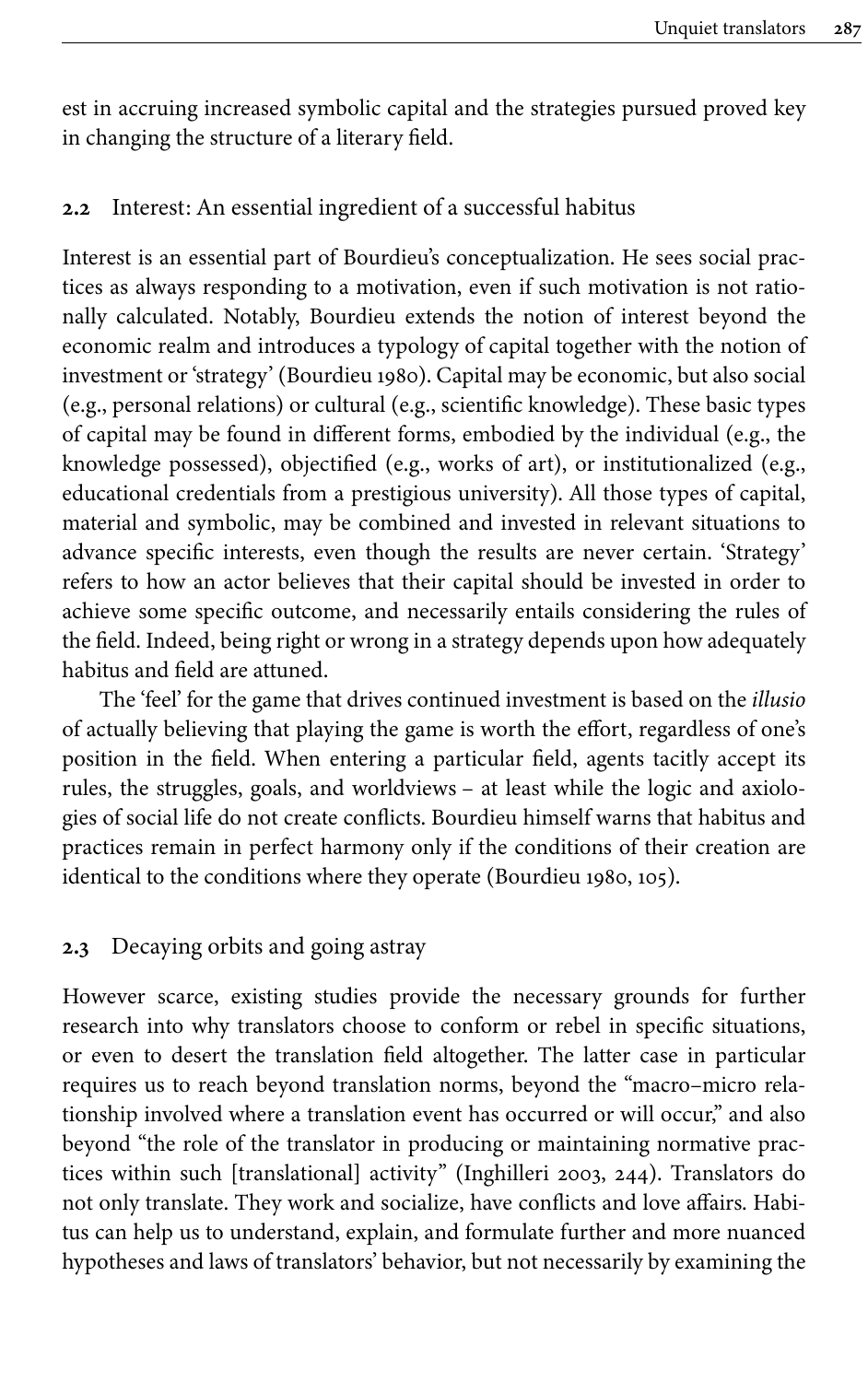norms of textual behavior. Moving the focus from textual to workplace studies (see [Risku, Rogl, and Milošević](#page-24-13) 2020), systematic comparisons between conforming and deviant translators can increase our understanding of *all* translation (a claim formulated by [Harris \[1976\]](#page-22-16) in reference to non-professional translation). Although this study may contribute to understanding translational activity, the goal is to shed light on non-translatorial social practices performed by translators. Drawing on the data gathered through interviews with seventeen translators and one lawyer working for the same international organization, the socially subversive and the dissident are explored.

### <span id="page-6-0"></span>**3. Translators' habitus: Studying the submissive and the subversive**

The interviews used in this case study showed interesting instances of dissent from prevailing *doxas* that moved some translators to act strategically in some situations while others acquiesced to the norms of the institution for which they worked when facing similar issues. Further, in some cases, translators lost interest in investing any further in the field and performed what may be said to be the most irregular social practice for translators: leaving the field of translation and opting for different professional opportunities. This section offers an overview of cases of compliance and dissent as the basis to discuss the differences between conforming and non-conforming responses.

### **3.1** Institutional conditions and personal paths

The interviewees in this study are seventeen translators and one lawyer working for one intergovernmental organization. Clearance for the interviews was given in 2013 by the Service Director. All interviewees were informed of the purpose of the interview and explicitly accepted participation. The organization is officially trilingual (English, French, and Spanish) and, in practice, most documents are drafted in English and then translated into French and Spanish. The institution produces documents dealing with a wide range of topics, mainly in legal and economic areas, but also in scientific and technical domains. Although translators may be assigned documents from any domain, preference is given to specific translators for specific topics.

All the translators in this study worked in-house from both English and French into Spanish, which was their mother tongue. The translators had different nationalities. At the time of the interviews, five of the seventeen translator participants were no longer working as translators.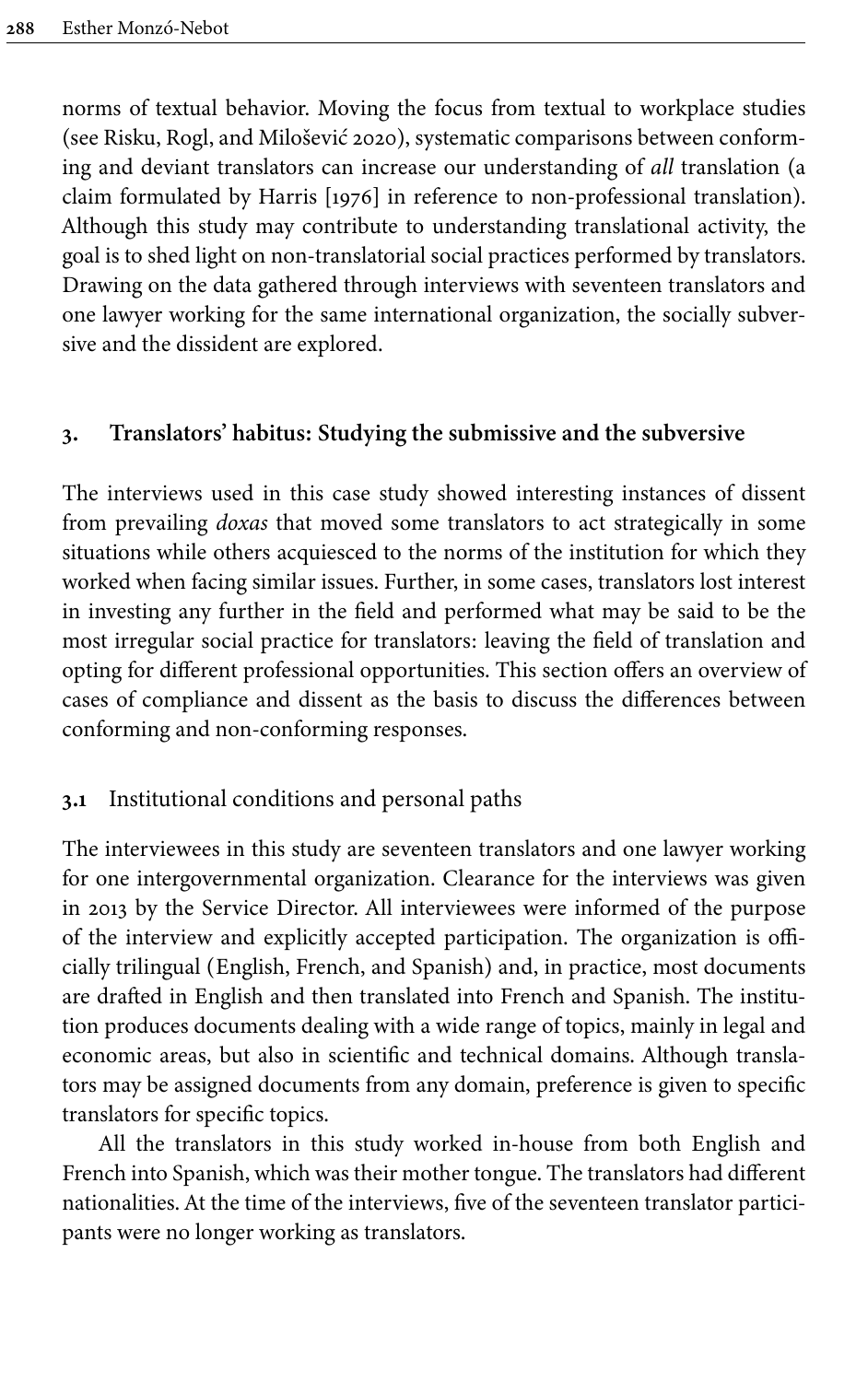The relatively high outward mobility in this organizational field (five out of seventeen translators had withdrawn from their translation activities), especially for those translators specializing in legal and economic domains (five out of eleven), led me to conduct further research into this issue. In the following pages, I will first summarize some data around the constructs researched (socialization, structural position and social identity, prevailing *doxa* and adherence to *illusio*, and reported interactions and investment strategies). I will then present the cases of conflict to introduce differences in acquiescent and dissident tendencies and capital investment strategies, and then point out issues related to the adherence and disaffection vis-à-vis the *illusio* that playing the game is worth it. The perspectives of those who had chosen to withdraw from translating (hereinafter collectively called Group W) and those who were still translators (hereinafter called Group P) will be highlighted and then discussed.

### **3.1.1** *Presenting the interviews*

The interviews were conducted with individual participants at different places which included their workplace, a local pub, a local restaurant, a café in the area, and their home. The interviews with translators took place in Spanish (twelve) or Catalan (five), depending on the interviewee's preference. <sup>1</sup> The interview with the lawyer was conducted in English. All the interviews were held face-to-face, and were recorded and transcribed by me. The duration of each interview varied, and ranged from forty-five minutes to two hours. A total of twenty-nine translators working for this organization were invited to participate and the seventeen participants were able to accommodate a time and a place for the interviews during my visits.

The questions loosely followed Bourdieu's constructs but the interaction was structured to allow interviewees to elaborate on their experiences. The data captured were analyzed by combining content and narrative analyses (see [Monzó-](#page-23-1)[Nebot](#page-23-1) 2019). Topics were first identified and codified using semantic reductions and then structured. For the narrative analysis, episodes (coherent sequences of narrated events) were identified and then the experiences from the different agents were systematized. Conflicts in the organization were a particularly rich source for the narrative analysis. These conflicts referred to particular translation situations but also to working processes more generally, and to work-related interpersonal issues. The latter included expected promotions not granted or protracted personal conflicts between specific agents. The episodes included in this analysis of interprofessional and intraprofessional contacts and conflicts were presented by different agents, thereby allowing for an intersubjective account.

**<sup>1.</sup>** Excerpts from these interviews have been translated into English by me.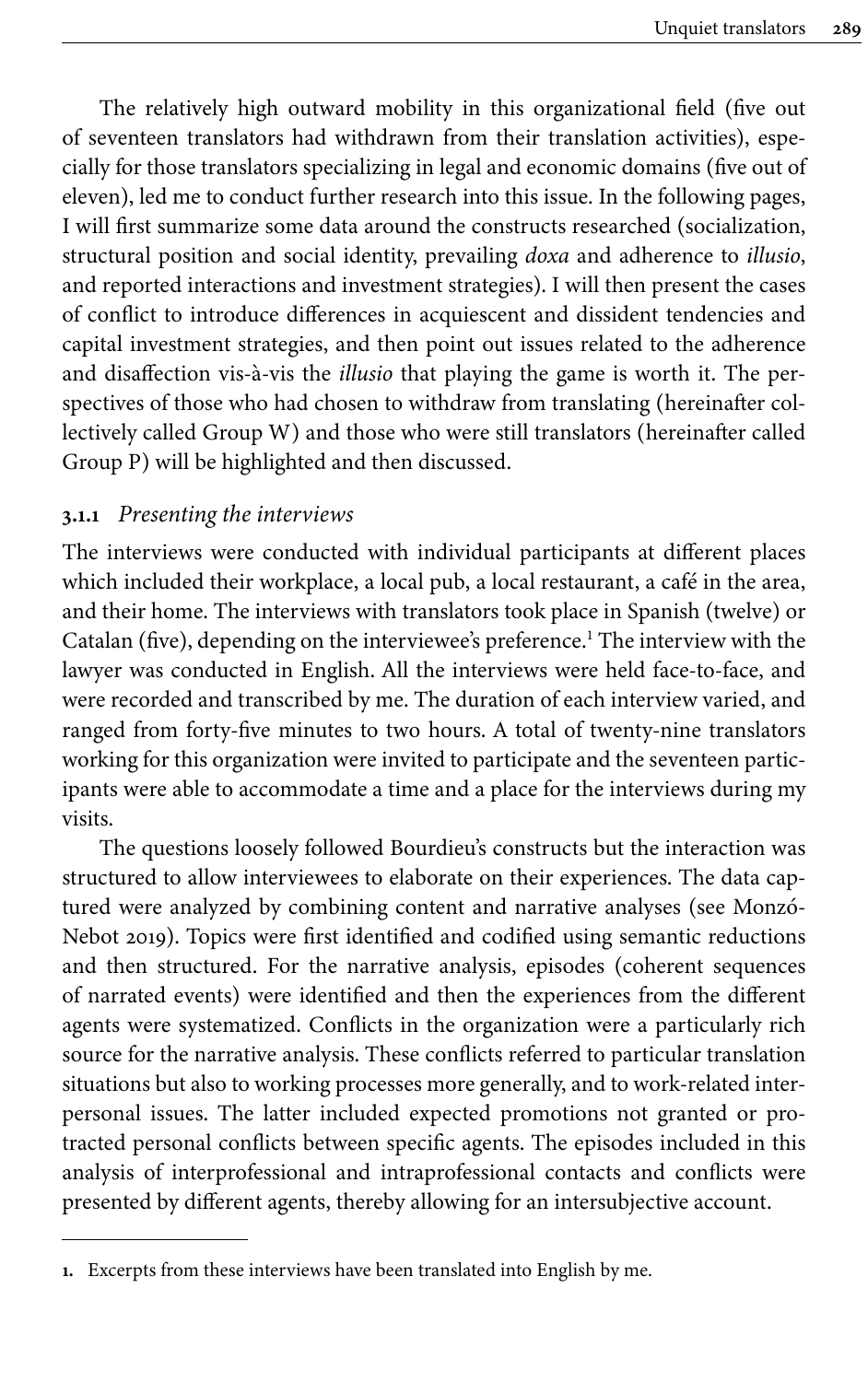# **3.1.2** *Introducing the participants*

The translators interviewed come from remarkably different pre-professional socialization paths, including family contexts and social classes (although they all had access to tertiary education). Their international experience and exposure to multilingualism started at different ages, showing substantial diversity in their access to linguistic capital. As for their first university education, undergraduate studies in law, languages, and translation were the most common, with engineering, technology, and combined specialisms being less frequent. Several participants had subsequent degrees in either law, psychology, or audiovisual translation (not a part of their daily duties), or had completed translation-related research programs. In what follows, university training will be referred to as either domainspecific (law, economics, politics), technical (information technology, engineering), or linguistic or translation (translation and interpreting, modern languages) degrees to facilitate comparison.

The participants' years of experience in the same organization also varied and ranged from two to over twenty years. Their professional experience was largely comprised of in-house work for international organizations, and most had worked for the private market before. Some had previously specialized in technical and scientific translation (six) and most in legal and economic translation (eleven). Their ages varied from late twenties to early sixties; eight were women and nine were men.

These data describe the participating translators as socially and demographically diverse. They have different family and educational backgrounds, different nationalities and political experiences, and differing and multiple professional experiences. However, all had access to an education and had intensive training, which entails a minimum amount of social privilege. While differences do not disappear when considering Group W (withdrawing translators) and Group P (persistent translators) separately, the variety of difference is in fact reduced (see [Tables](#page-9-0) 1 and [2\)](#page-9-1). Even though all Group W translators had specialized in legal and economic texts, their educational backgrounds were slightly more diverse, focusing on domain- or translation-specific training at the undergraduate level combined with domain-specific or translation academic work at the postgraduate level.

These differences emerged at an early stage in the analysis of the data and the possible existence of regular patterns between socialization and behavior aroused interest.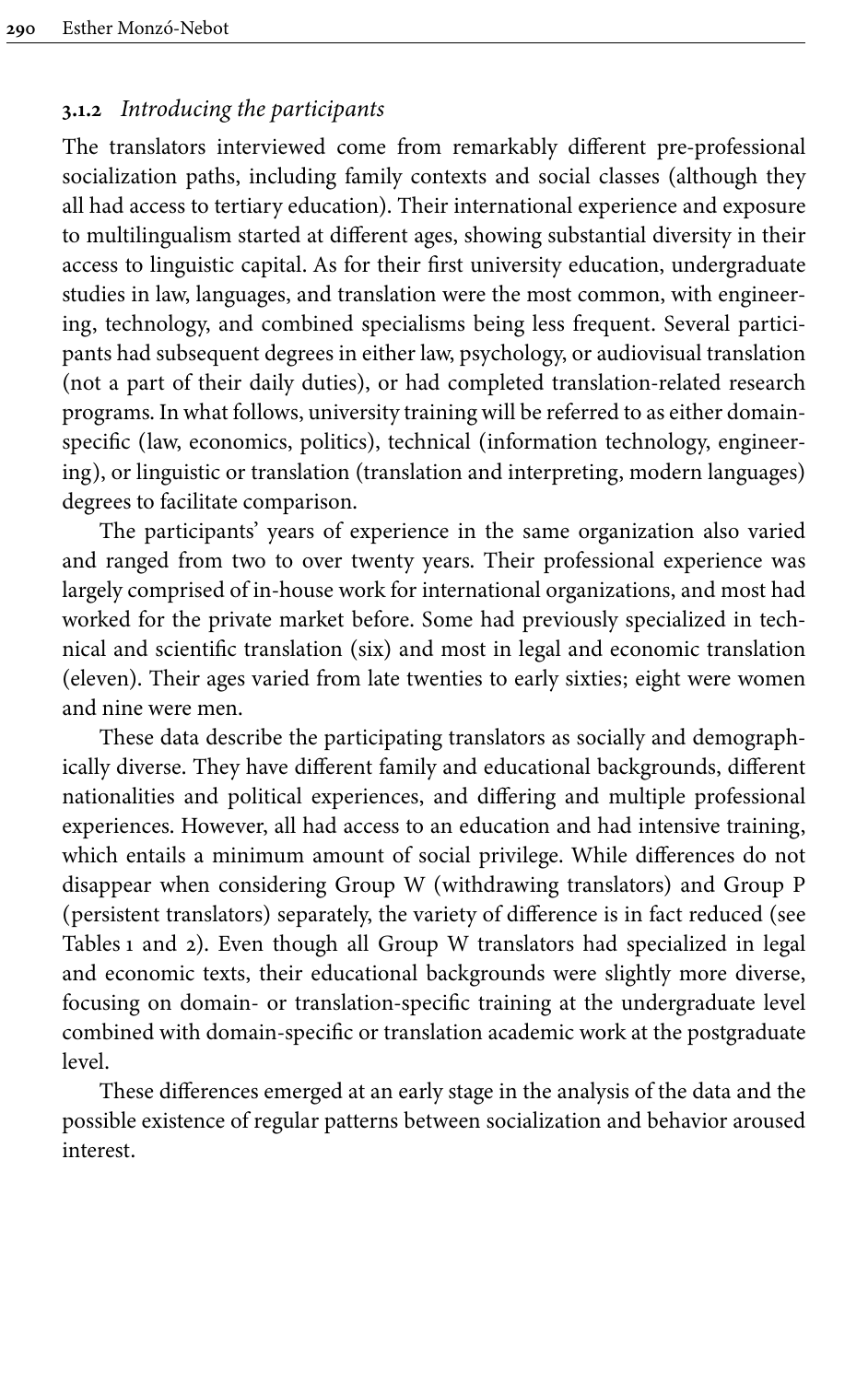|                 | Translator Undergraduate training Graduate training |                                          |
|-----------------|-----------------------------------------------------|------------------------------------------|
| WT <sub>1</sub> | Translation + Domain                                | Domain                                   |
| WT <sub>2</sub> | Domain                                              | Domain                                   |
| WT3             | Domain                                              | None                                     |
| WT <sub>4</sub> | Translation                                         | Translation (research-oriented) + Domain |
| WT5             | Translation                                         | Translation (research-oriented)          |

<span id="page-9-0"></span>**Table 1.** Educational background for Group W translators

<span id="page-9-1"></span>**Table 2.** Educational background for Group P translators

| Translator      | Undergraduate training  | <b>Graduate training</b> |  |
|-----------------|-------------------------|--------------------------|--|
| PT <sub>1</sub> | Domain + Languages      | Domain                   |  |
| PT <sub>2</sub> | Language + Translation  | Translation              |  |
| PT <sub>3</sub> | Language                | Non-related domain       |  |
| PT <sub>4</sub> | Language                | Language (research)      |  |
| PT <sub>5</sub> | Translation             | Translation (practice)   |  |
| PT <sub>6</sub> | Translation             | None                     |  |
| PT <sub>7</sub> | Domain                  | None                     |  |
| PT8             | Technical               | Technical                |  |
| PT9             | Technical + Language    | None                     |  |
| PT10            | Language                | None                     |  |
| PT11            | Technical + Translation | None                     |  |
| PT12            | Language + Technical    | None                     |  |

# **3.2** Analyzing conflicts, acquiescence, and dissent

This section presents data related to investment strategies in cases where personal and institutional *doxas* and interests were at odds. The purpose is to discuss individuals' social strategies – particularly the kind of capital invested and the decision to invest – against the success or failure of their strategy within the institutional context. Their decisions to stay or to leave will be further discussed.

# **3.2.1** *Negotiating text-based translation decisions*

Translators were asked to elaborate on specific instances where they had had conflicts with other members of staff regarding translation decisions or solutions. The focus was not the solution adopted but their strategy to negotiate the advance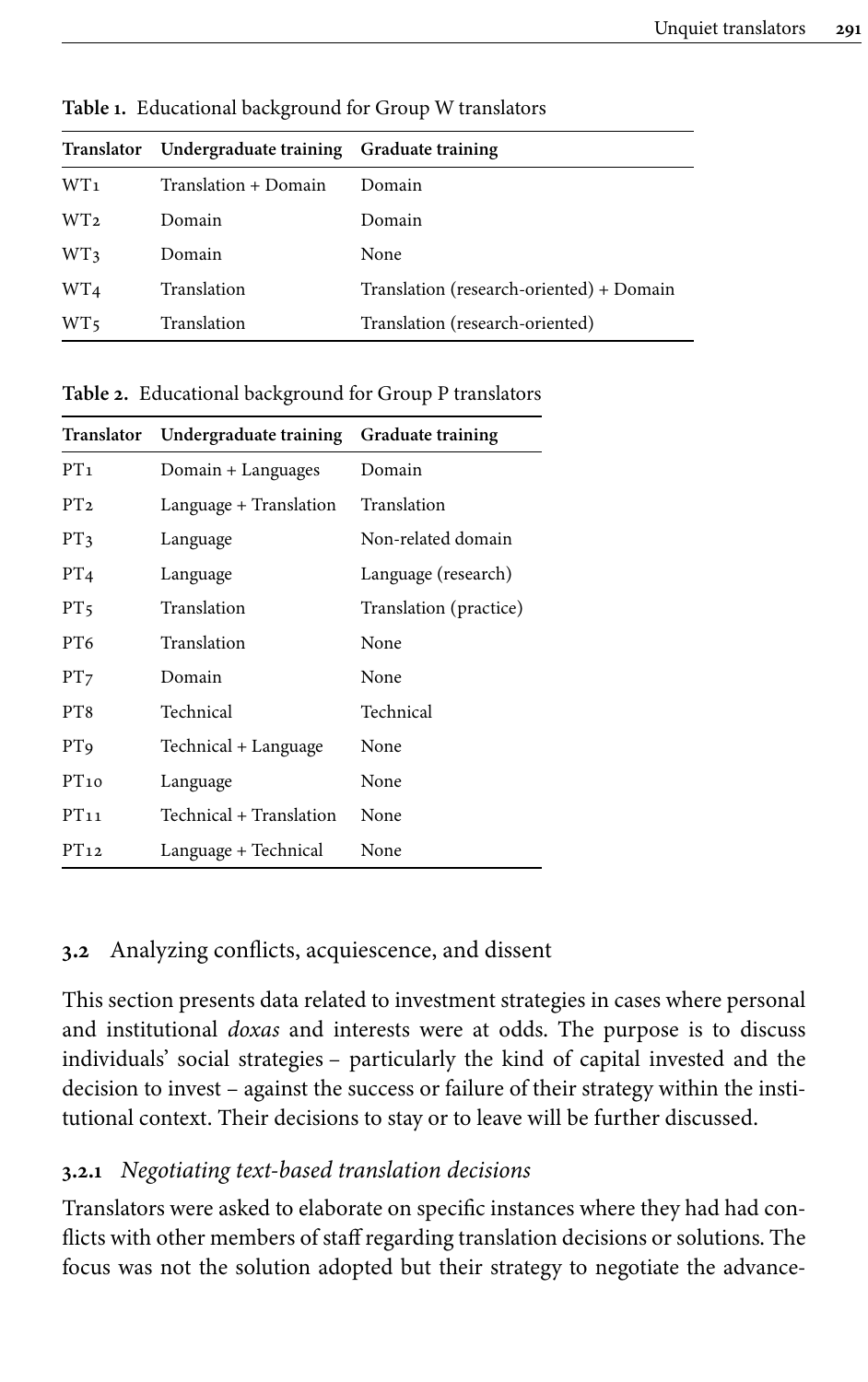ment of their own interest (as defined by their own *doxa*). Once the incidents had been described by translators, the lawyer was invited on the basis of his position (head of a team of drafters) in order to gain his views on the same issues to elucidate how translators' strategies had been received.

All translators reported having had issues with the quality of source texts and, in some cases, expressed that drafters (usually trained in law or economics) had limited linguistic competence. Issues referred to included unnecessary ambiguities, incoherence, and inconsistencies. Among the Group P translators, one suggested that drafters had grown used to translators correcting mistakes and did not pay as much attention anymore (PT3), whereas one translator in Group W suggested that drafters were not as open to corrections as they should be (WT2). A common idea in Group P was that drafters did not understand what translation entailed and did not provide useful, but rather redundant, information whenever approached. On the contrary, Group W were unanimous in stating that knowing the people responsible for the documents (or those above the people responsible) was the best way to introduce corrections and clarify ambiguities in original texts, as it allowed for specific comments to be heard and elicited. Both groups decried that they had been asked not to contact requesting officers (responsible for sending and receiving the translation job), and PT3 explained that "they were fed up with calls from the French section, the Spanish section, the pool […]." As translators confirmed, no coordination mechanism had been established among translators themselves and the Docs Control section (the section responsible for managing in-house documentation) was asked to centralize queries.

When looking at intraprofessional relations, a number of disagreements were reported regarding the terminology established by the Spanish section in the legal domain, specifically by the head terminologist. Among Group P, comments signaled the acquiescence to solutions provided, with some commenting further on specific considerations. PT7, for instance, referred to a mistake being reproduced in subsequent translations because it was enshrined in a founding treaty and became in-house terminology. WT4 and WT5 showed discomfort with terminology work, emphasizing the difference between specialized and non-specialized contexts and showing a disparity of *doxas*:

> You can't decide which Spanish term you'll use for an English legal term by googling frequencies. Either you have a legal corpus in Spanish or you talk to law or legal translation experts. When I asked about the change, [person] simply said 'it doesn't sound right'. So she googled. (WT4)

As for technical and scientific terminology, translators showed high satisfaction with the reviser in charge of that domain, where terminology was identified as the main difficulty for translators. Referring to the reviser concerned, "he convenes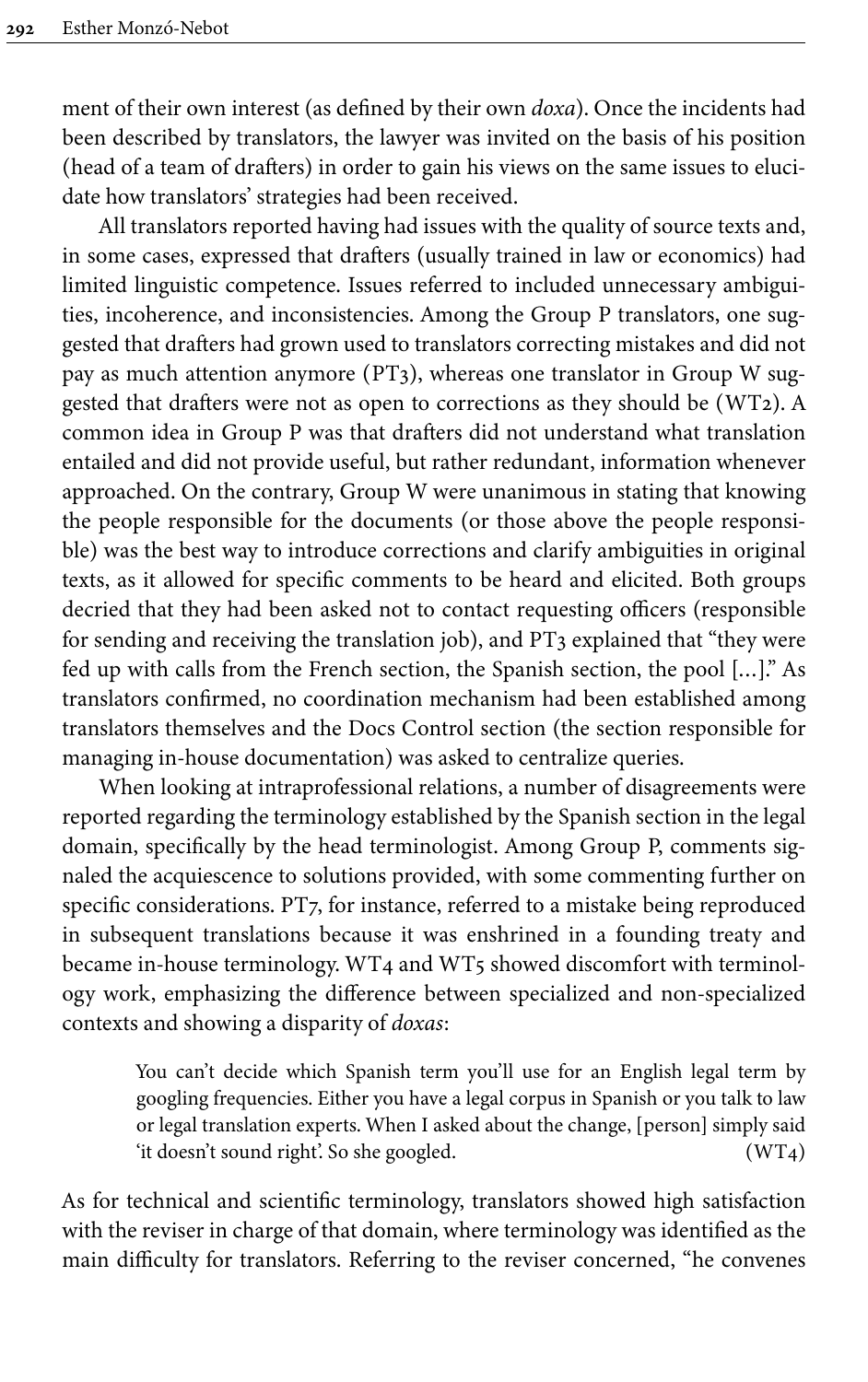training sessions" (PT8), "he is always respectful"  $(WT<sub>4</sub>)$ , "he is the nicest person" (WT5), and "he understands what is being said, even if it's a list of words, and helps you understand" (PT12) are representative statements in both groups.

The desire for training as expressed by PT8 was widespread, especially among translators with no domain-specific degrees. Both content-related issues and the organizational structure were emphasized in voicing a desire for such training: "We used to have sessions where the divisions would introduce themselves to others. We could learn what everyone was doing and they learned what translators were"  $(PT<sub>3</sub>)$ .

### <span id="page-11-0"></span>**3.2.2** *Negotiating institutional workflows*

As I was aware of a specific instance of changes in institutional workflow that involved translation, I elicited information in this regard during the interviews. The case dealt with ambiguities or inconsistencies in the English versions of documents that were identified in the translation process by both Spanish and French translators. Those ambiguities were corrected before publication with the help of drafters (lawyers and economists). However, the English version containing inconsistencies or mistakes had already been published. The Spanish translators (specifically PT1 and PT7 led by WT3) discussed the issue and sought the agreement of the French translators. Together they asked to meet with the team of drafters and pinpointed some cases where internal inconsistencies in the English documents (including terminological variability and ambiguities) may hinder understanding. The meeting resulted in an agreement to modify the working process. From then on, no linguistic version was considered finished until drafters *and* translators had had the chance to discuss the document. As reported by the translators, semantic and pragmatic knowledge of domain-specific issues became crucial in persuading the drafters. As WT3 stated, "I knew what was being said and I knew the subtlety that was being negotiated because I had negotiated those very issues myself."

The lawyer who was interviewed for this study had not participated in the original meeting where the process was re-engineered, but showed appreciation that translators were helping his team do their job:

I can tell you exactly how they improve our panel reports. […] They will point out to us either – as I say – 'mistakes' in the original, just obvious mistakes, or [...] they can point out inconsistencies in like 'you referred to something by this name over here but then by this name over here' […] So at that level they certainly improve the text.

In a different case, PT2 reported an issue with the proceedings of some panel meetings. As the lawyer later explained, these documents are kept as records but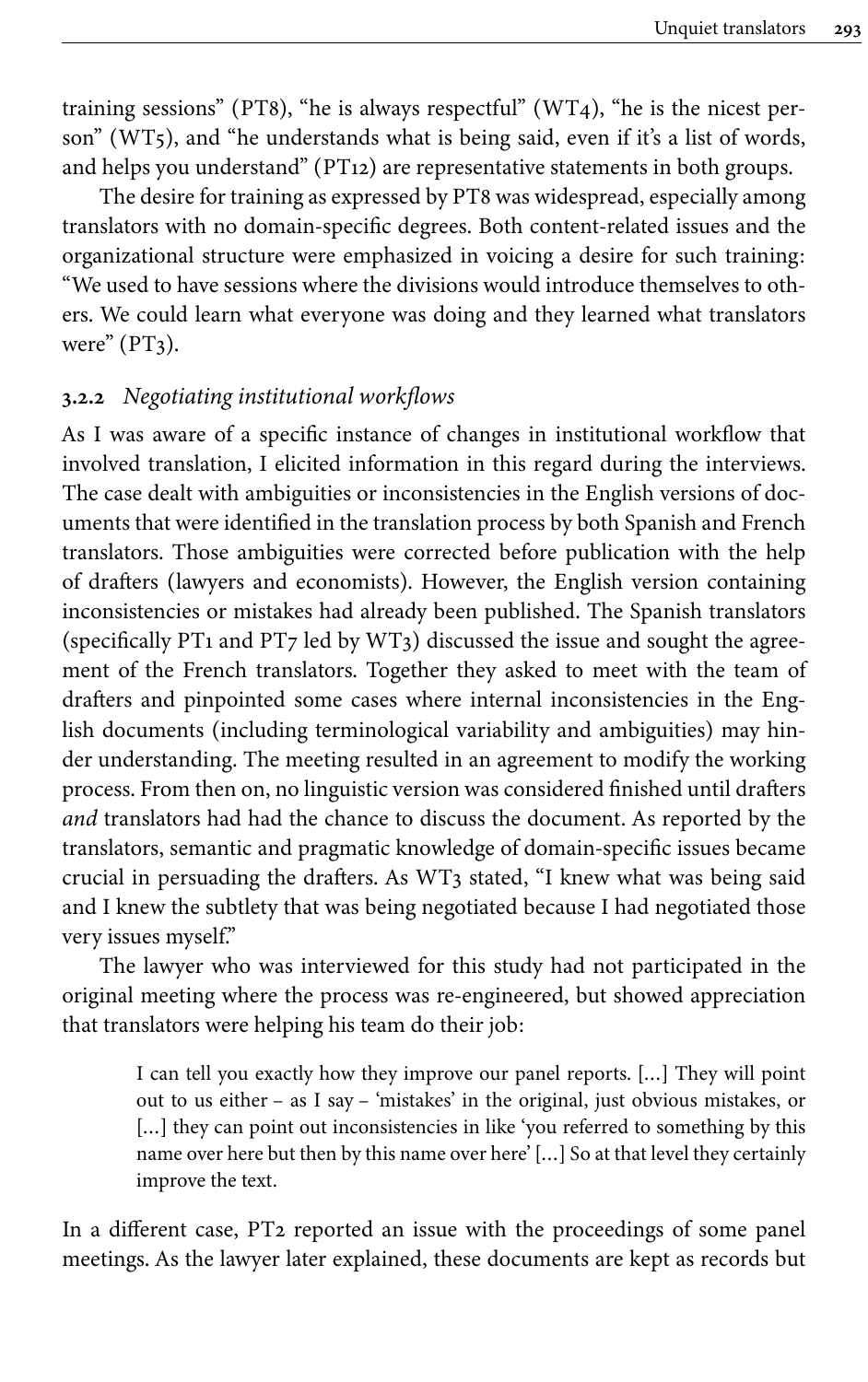do not produce any effects. Experts from different countries are invited to meet at the organization's headquarters on the basis of their expertise. They discuss the arguments for and against solutions to solve the issue, usually a disagreement between Member States, and decide. These proceedings are translated once the experts have left. Sometimes those documents contain mistakes, including incomplete sentences. This was the example mentioned by PT2, who requested that the drafters provide the complete sentence in the English source text. In reporting on the case, PT2 focused on having no idea what she was supposed to say in Spanish as she had a string of words with no coherent meaning. However, the lawyer focused on the sentence not being complete (not the meaning), evincing not only a linguistic theory of translation but a grammatical theory of language, and commented that the translator was asking them to do something they were not able to:

Once they are back to their countries, the institution cannot afford to bring them back […] just to complete one sentence. That's the document as issued, and that's what needs translating. I understood her frustration, but if it doesn't make sense, that's what we work with.

Other comments made by translators insisted on the importance of 'substantive' knowledge. Translators generally perceive that they are considered 'support' (WT2) or 'semiprofessional' (WT3) colleagues, and substantive domain-specific knowledge makes a difference during interactions. In this institution, all staff members are bilingual or multilingual, and no one professional profile stands out as having more linguistic capital than any other (WT2, PT10). However, being aware of the institution's mission and the nuances that are required in the negotiation of documents is indeed positively perceived by (and ensures cooperation with) other professional staff (WT1, WT3, WT4, PT1, PT7, PT10).

It is noteworthy that this reflection does not extend to translators specializing in scientific and technical texts. The lead translator in this area, with extensive professional experience in the private market and European and international institutions, participated in the interviews (PT9) and acknowledged what may seem like considerable autonomy:

> If there are issues, we may ask the countries. The documents we translate are not drafted here. But then again, that paragraph we have trouble with may have been drafted by an intern, so it makes no sense. We try to translate the texts into good Spanish, and that's what the institution wants from us.

PT9 stressed the usefulness of working with support staff and translators, but not with other professional staff at the organization.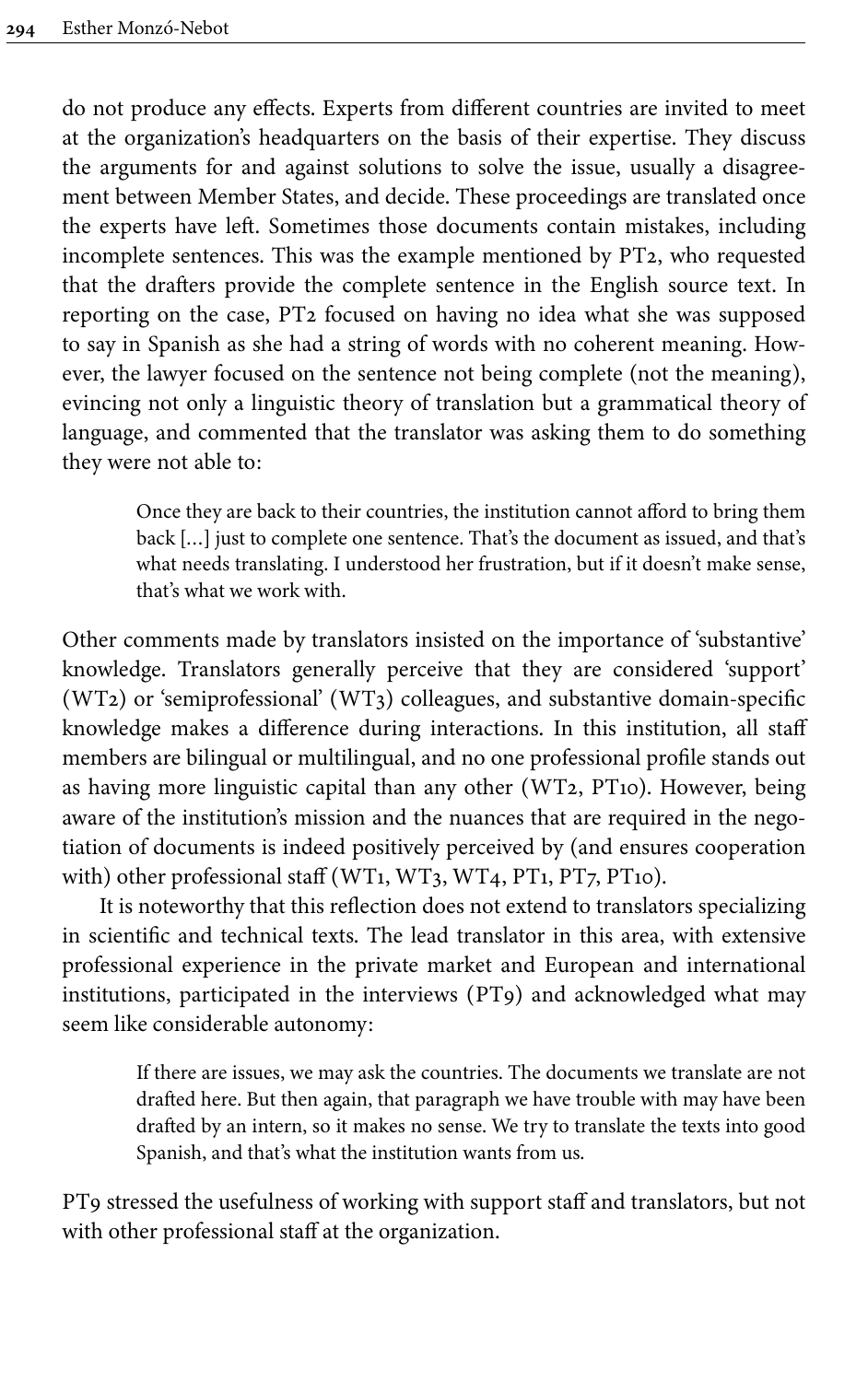# **3.2.3** *Abandoning the field*

When those who had left behind translation were asked to provide their reasons, three translators referred to ideas regarding 'good translating'. Their *doxas* did not seem to match what was expected, and their demands to follow what they believed to be good practice found strong opposition, mostly from their own superiors, not other professionals. In two cases (WT1 and WT3), the reasons for leaving were career-related since they had opportunities to attain higher positions in different areas of the same organization. Their capital and investment strategies proved more successful in areas outside of the translation section, which is a fact they seemed to regret (see R2 below). The following reasons are not verbatim reproductions of respondents' words, but rather summarize different motives given as to why the individuals chose to abandon the translation field:

- R1. I wasn't doing a good job. (WT1, WT2, WT4)
- R2. I couldn't use my skills.  $(WT_1, WT_2, WT_3, WT_4)$
- R3. There was no way I could change the way they work. (WT1, WT2)
- R4. Revisers got their jobs by staying long enough. (WT2)
- R5. Those in policy-making positions do not understand what translation means. (WT1, WT2, WT4)
- R6. Managers are not aware of the nuances of the job and cannot be seen as authorities. (WT1)
- R7. Some translators don't talk to lawyers. (WT1, WT2, WT3, WT4)

No comments were made about issues such as status or financial compensation, which are generously represented in the literature. Conversely, translators' *doxas*, and their understanding of their duties, responsibilities, and skills has received limited attention in academic reflection (with the exception of the interpreter's role). This was a point, nevertheless, that the translators emphasized in their interviews.

# **4. Discussion: Harnessing the interaction between habitus and field**

Elaborating upon the common features of the different cases presented in [Section](#page-6-0) 3 may shed light on how habitus and field interact in this organization. The discussion in this section is articulated around four main axes: the need to further expound upon the issue of translator socialization in order to guide analysis, how the different *doxas* coexisting in the organization interact, how socialization may impact adherence to one particular *doxa* and the field's *illusio*, and the bearing of interactional power in loosening the adherence to *illusios*.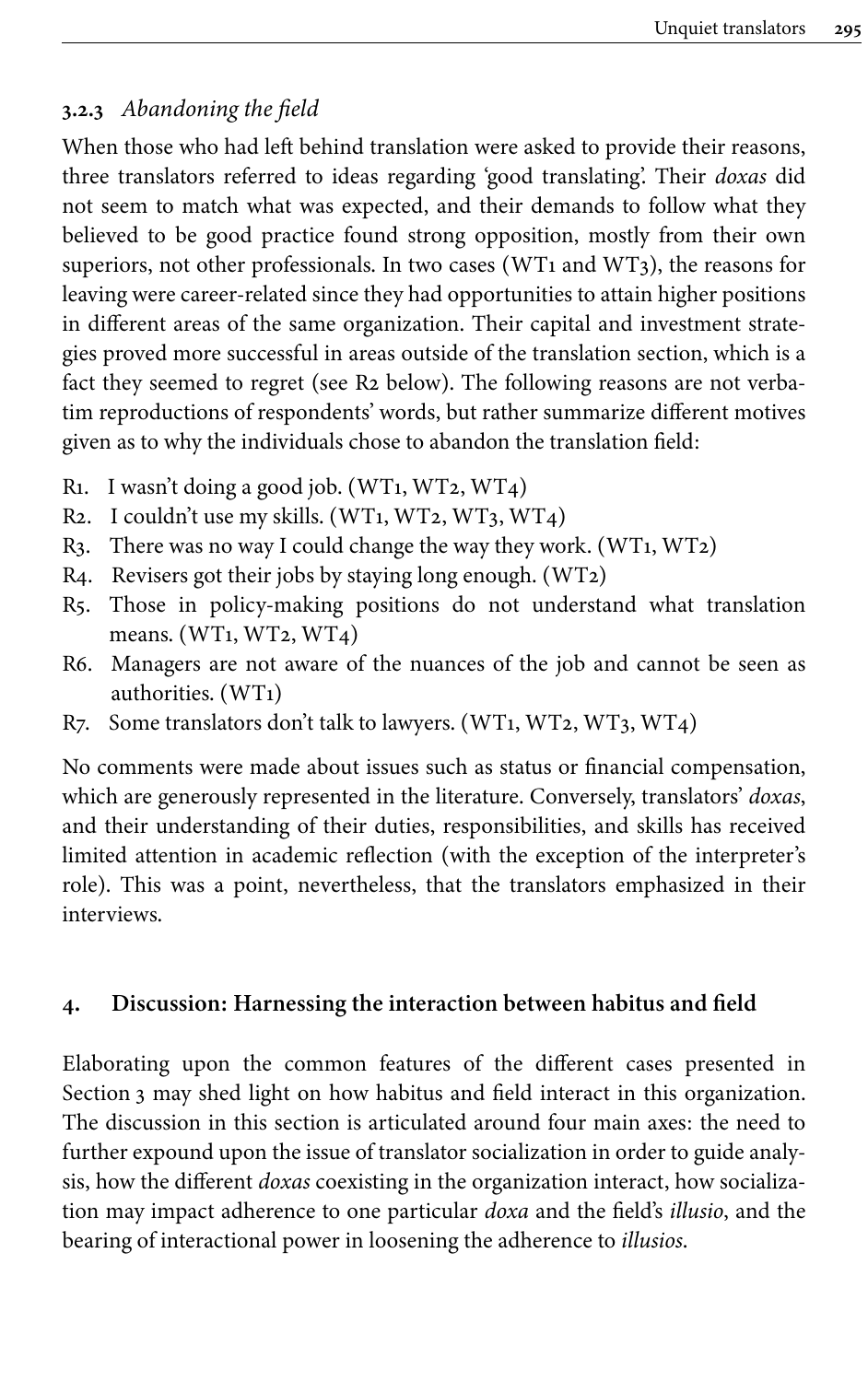## **4.1** Fine-tuning the concept of socialization to understand translators

The social spaces where the habitus is shaped are central in understanding its possibilities for both producing effects and adapting to different spaces. Yet, information on the socialization of translators is scarce (see [Schäffner 2010](#page-24-14), 243) and usually limited to specific translation spaces with a limited set of empirical assumptions ([Meylaerts 2013,](#page-23-9) 108). In other disciplines too, specific reflections based on agents whose role requires them to travel physically or symbolically across social spaces are scarce. The usefulness of a model that could account for a variety of contexts, processes, and effects becomes evident in this analysis.

Regarding the data in this study, no clear evidence could be drawn from the parameters usually considered, such as class, cultural background, university training, and profession. Those deciding to leave held domain-specific and translation degrees, similar to those in the group who did not. It is worth noting, however, that none of the translators who had a technical university training (including one who holds a translation and interpreting degree as well) had decided to leave the field. Variation in class and professional or family networks was present in both groups. The years of experience within the organization did not seem to have any direct impact either. When I resorted to a previously elaborated model of translation-specific socialization typologies ([Monzó-Nebot](#page-23-10) [2001](#page-23-10), [2003\)](#page-23-11), some insights were gained. The model follows the literature in psychology, sociology, and anthropology ([Mead 1934](#page-23-12)), although evolutionary, cultural, genetic, and biological approaches are prominent in current socialization research. In anthropological approaches, stages of socialization are distinguished based on age (and cognitive development), and categorized into primary (mainly assisted by family members) and secondary (in early and full adulthood) stages. The model used stresses other differences: intensity of exposure, significance of others, awareness of purpose, and intensity of effects.

Throughout their primary socialization, translators (or any other agent for that matter) imitate the behavior of their significant others, relatives, and personal relations. They are driven by the need to be assisted, to learn what society is, and how to survive and attend to one's basic human needs. This first socialization shapes the individual's relationship with the world and includes the cultural filters we use to perceive what is relevant in our experiences and sense-making. Secondary socialization is developed more cautiously, and it widens the registers of the habitus based in the professional contexts experienced as adults. It entails learning from relevant others who have a limited influence on who we become, but who still shape our views of what we choose to contribute to society in adulthood. Finally, a more manipulative approach and the ability to define goals is required to quickly learn how humans operate in unfamiliar contexts; to learn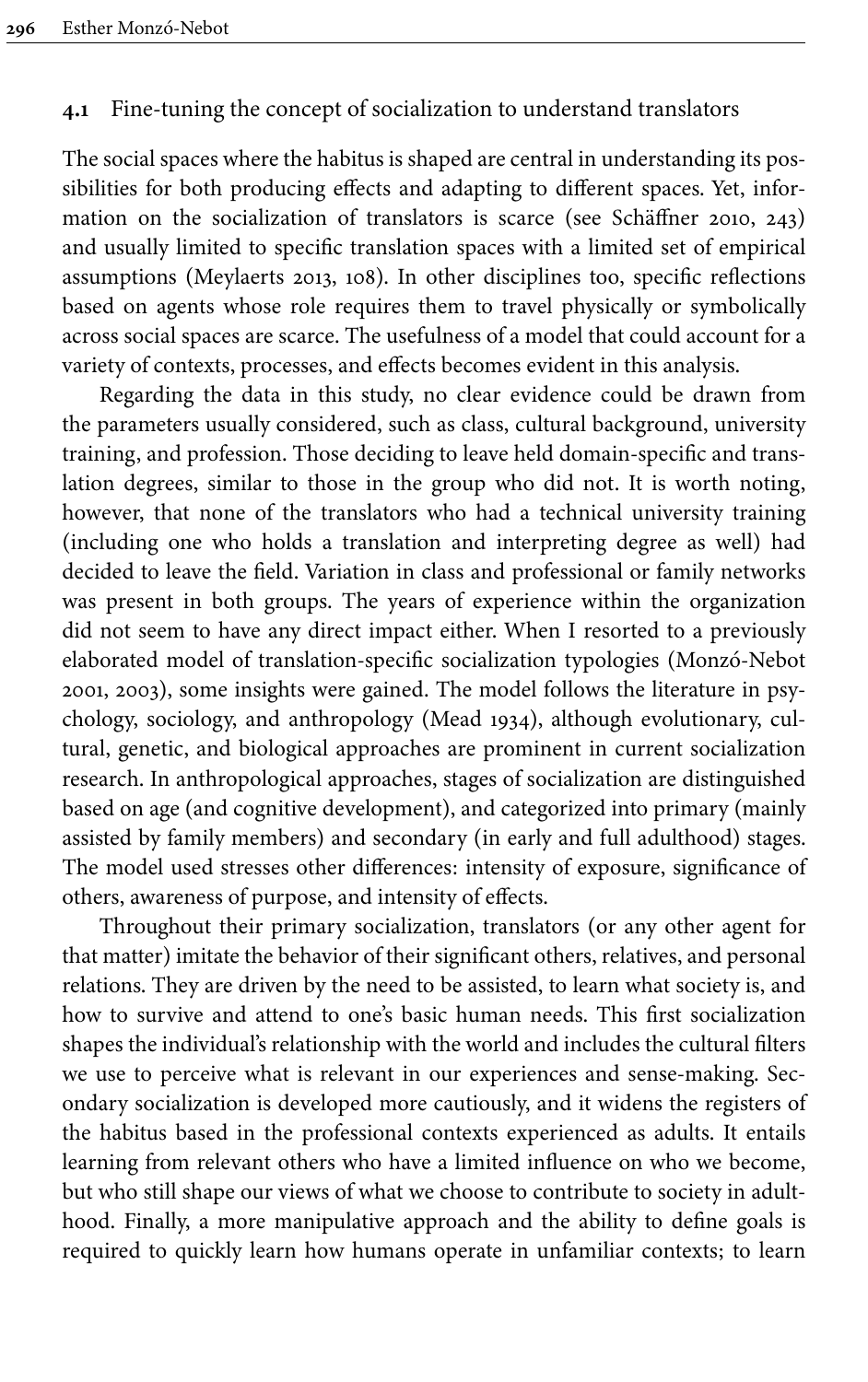other social norms beyond our immediate contexts, sometimes based on textual information and nothing else. This is our tertiary socialization, a process that does not necessarily affect our embodied structures, where models are not internalized and no symmetry between objective and subjective experiences is required to benefit from the social interaction. The decreased intensity of tertiary socialization would allow translators to detach themselves from the social spaces where specific norms are practiced as their agency is only felt and sanctioned indirectly and within a different social space. Both secondary and tertiary socializations result in what Simeoni ([1998](#page-24-0),18) calls "specialized professional habitus."

The different means and intensities of socialization account for substantial variations in perception, interpretation, and action; reflect different social structures; shape meaning-making processes; and materialize in daily micro-practices in interaction. Most notably, the iteration of different socialization processes triggers awareness as to their socially situated nature and allows agents to behave increasingly manipulatively regarding the norms operating in specific social spaces or, as Toury [\(2012](#page-24-15), 66) puts it, to maneuver between different sets of norms. What is ingrained in the habitus becomes visible and subject to critical thinking, and what can be reflected upon can be modified ([Wacquant 2004\)](#page-24-16). Awareness of the conventional nature of norms allows translators to choose to enact or disregard what is expected, and may account for differences in conforming or noncompliant behavior.

In the case under scrutiny, the combination and variety of tertiary socialization processes (see [Table](#page-16-0) 3) seems to explain the acquiescence to heteronomous norms. Those translators having experienced professional contexts that presented them with multiple and different non-translation professionals showed a tendency to comply with what was expected, as evident in corrections from higherranked translators acting as revisers or more rarely from delegates or other professionals. They invested linguistic or domain-specific knowledge and expected the same in return. Even when the field (knowledge-intensive and domain-specific) did not react in the ways they expected ("lawyers are not helpful," PT2), they went along with and continued to play a role in sustaining their interest in the field, accepting the rules and making sense of their perception as 'support' staff. In subfields which may be considered somewhat detached from the main capital in the organization (translation of scientific and technical texts), their expectations were attuned with their experience of the field (where the inhouse *doxa* was established intra-professionally by a reviser) and their acquiescence to the norms created job-related satisfaction with minimal adjustments (establishing training sessions).

However, the participants with several secondary domain-specific socializations and limited tertiary socializations showed a very different stance. Their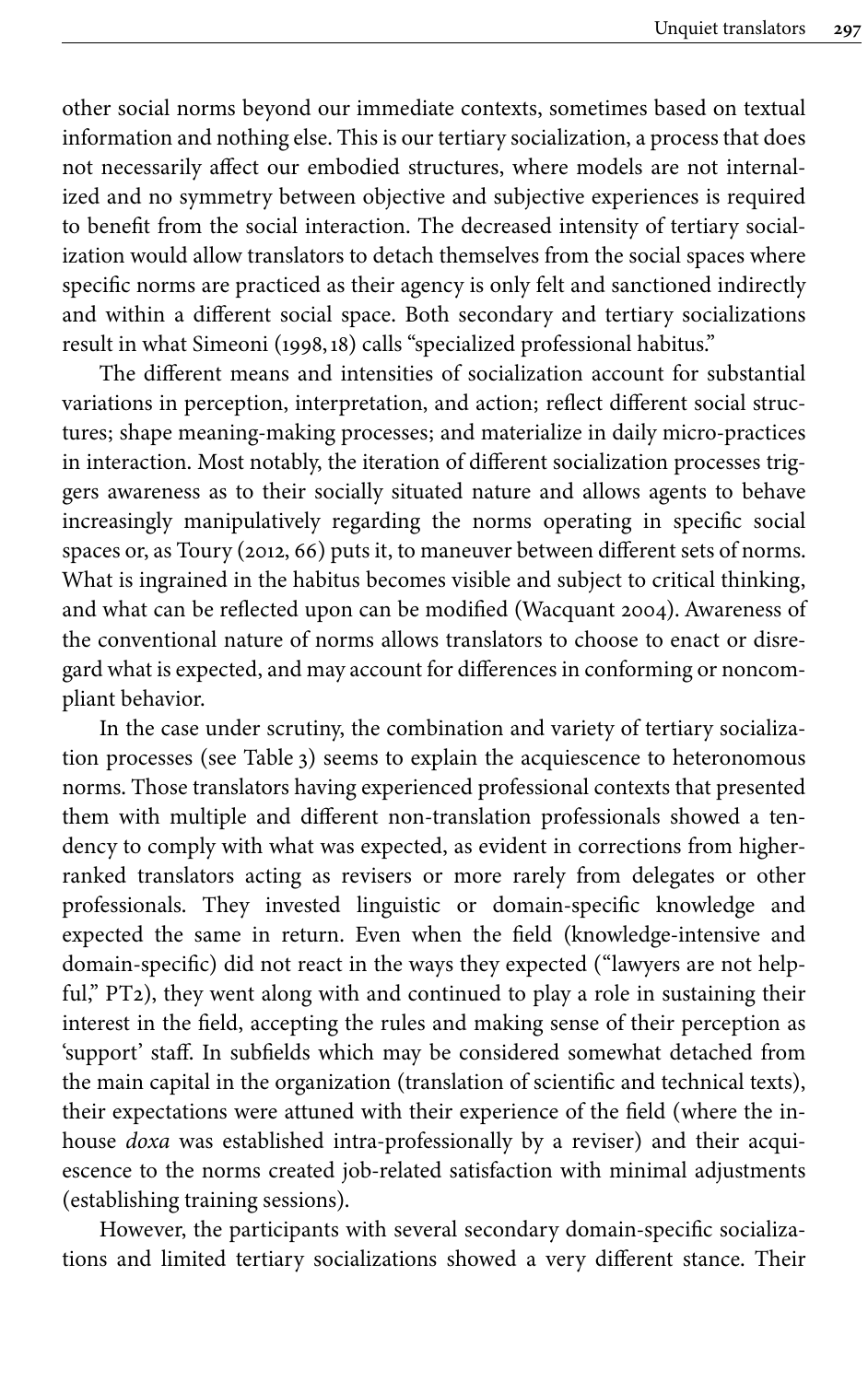investments were knowledge-intensive and approaching other professionals was perceived as part of their task. This will be commented upon further in [Section](#page-16-1) 4.2.

| Translator      | University training                                          | Professional<br>experience                                  | Translation experience                                                                          |
|-----------------|--------------------------------------------------------------|-------------------------------------------------------------|-------------------------------------------------------------------------------------------------|
| WT <sub>1</sub> | Translation and<br>domain-specific                           | Multiple domain-<br>specific in a number<br>of countries    | At the organization only                                                                        |
| WT <sub>2</sub> | Domain-specific                                              | As a trainer and<br>domain-specific                         | Two years for other organizations,<br>eighteen years at the organization                        |
| WT3             | Domain-specific                                              | Multiple and<br>domain-specific in a<br>number of countries | At the organization and informally<br>in previous positions                                     |
| WT <sub>4</sub> | Translation.<br>translation research.<br>and domain-specific | Translation only                                            | Eighteen years for the private<br>market (mostly legal), and three<br>years at the organization |
| WT <sub>5</sub> | Translation and<br>translation research                      | Translation only                                            | One year for the private market,<br>two years at the organization                               |

<span id="page-16-0"></span>**Table 3.** Secondary and tertiary socializations of Group W translators

Among Group P translators, no previous experience in domain-specific occupations was reported. Those with domain-specific degrees had started working either as freelance translators or for the organization in the year following graduation, as had participants with translation degrees. A clear difference between Group W and Group P was the lack of secondary socialization in domain-specific jobs, the lack of multiple tertiary socializations in translation-specific jobs, and the lack of translation-research training for Group P translators. The data thus seem to confirm the impact of socialization on acquiescent and dissenting habitus, and the relevance of distinguishing secondary and tertiary socialization processes.

# <span id="page-16-1"></span>**4.2** Competing *doxas*

The episodes regarding disagreements and conflicts were particularly revealing in terms of the existence of different competing *doxas* regarding translation in the field (see [Table](#page-17-0) 4). To some (WT1, WT3, PT1, PT7), translation served the purpose of contributing to the institutions' goals and working with other agents to generate documents that fulfill those established goals, especially in terms of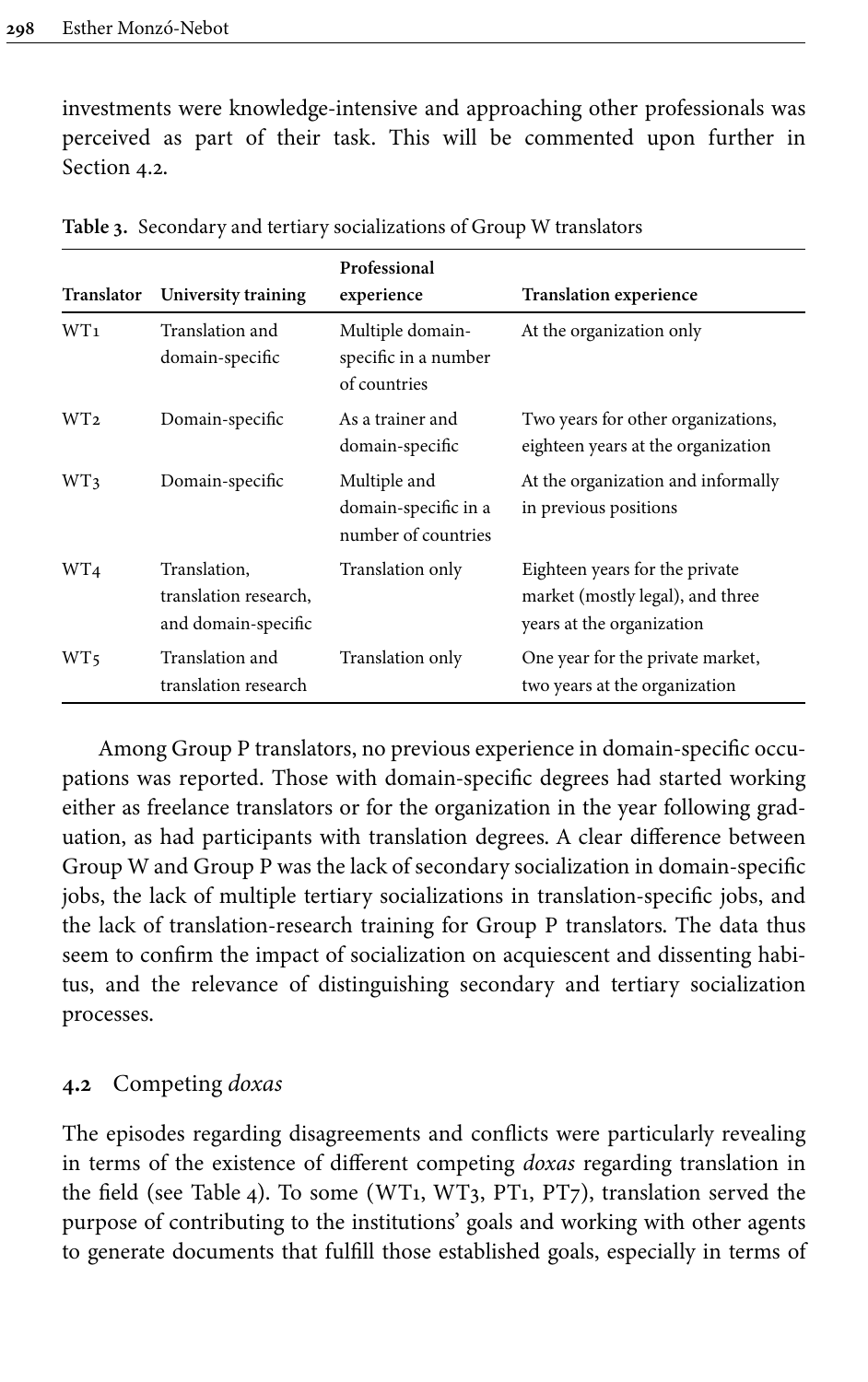facilitating negotiation among delegates. In this framework, engaging other agents when obstacles to the main purpose were found was the expected behavior in a teamwork environment, thus making change possible (labelled '*Doxa* 1').

A second group (WT2, WT4, PT8, PT9, PT10) placed the institution at the center of their arguments, focused on facilitating communication between users, but saw their interactions with other professional groups as exceptional and to be limited. However, help was sought by other professionals in formal and informal ways, and procedures to obtain clarifications or improvements in source texts were actively used. Envisaged improvements focused on translation processes rather than institutional ones (*Doxa* 2).

A third group (WT5, PT2, PT3, PT5, PT6, PT11) believed that content was the most important element in approaching texts and that they should contribute to clarity and coherence while following the norms of the institution, which they saw as highly conventionalized (*Doxa* 3). Even if the focus of their work was the text (as in *Doxa* 4; see below), they sought the cooperation of other translators or officers when needed to solve ambiguities.

A final group (or exception, as only PT4 held these views) stressed how they were expected to create well-written texts in good Spanish, embellishing the text when possible, within the limits required by the text itself. This translator did not seek co-operation with other professionals but would ask other translators if they encountered difficulties (*Doxa* 4).

|       | Doxa 1                 | Doxa 2                    | Doxa $3$               | Doxa 4                |
|-------|------------------------|---------------------------|------------------------|-----------------------|
| Focus | Institution            | Institution               | Text                   | Text                  |
| Task  | Knowledge<br>intensive | Communication<br>oriented | Institutional<br>norms | Language<br>intensive |

<span id="page-17-0"></span>**Table 4.** Basic features of competing *doxas* in the field

The different *doxas* led to different kinds of capital being wielded in the pursuit of interests (good translating, new contracts, solving doubts, etc.). As per the interviews conducted, the most successful forms of capital in the organization were (1) knowledge in the areas of law and economics combined with social capital, and (2) scientific and technical knowledge on its own. In the case of legal and economic knowledge, investing both had allowed agents to make their solutions prevail over pressures in the field (see [Section](#page-11-0) 3.2.2). These pressures, however, had prevailed when translators were asked not to contact requesting officers directly. In the case of technical and scientific knowledge, successful strategies differed. The absence of other staff specializing in those areas (there is no specific division working on scientific and technical issues, and the documents to be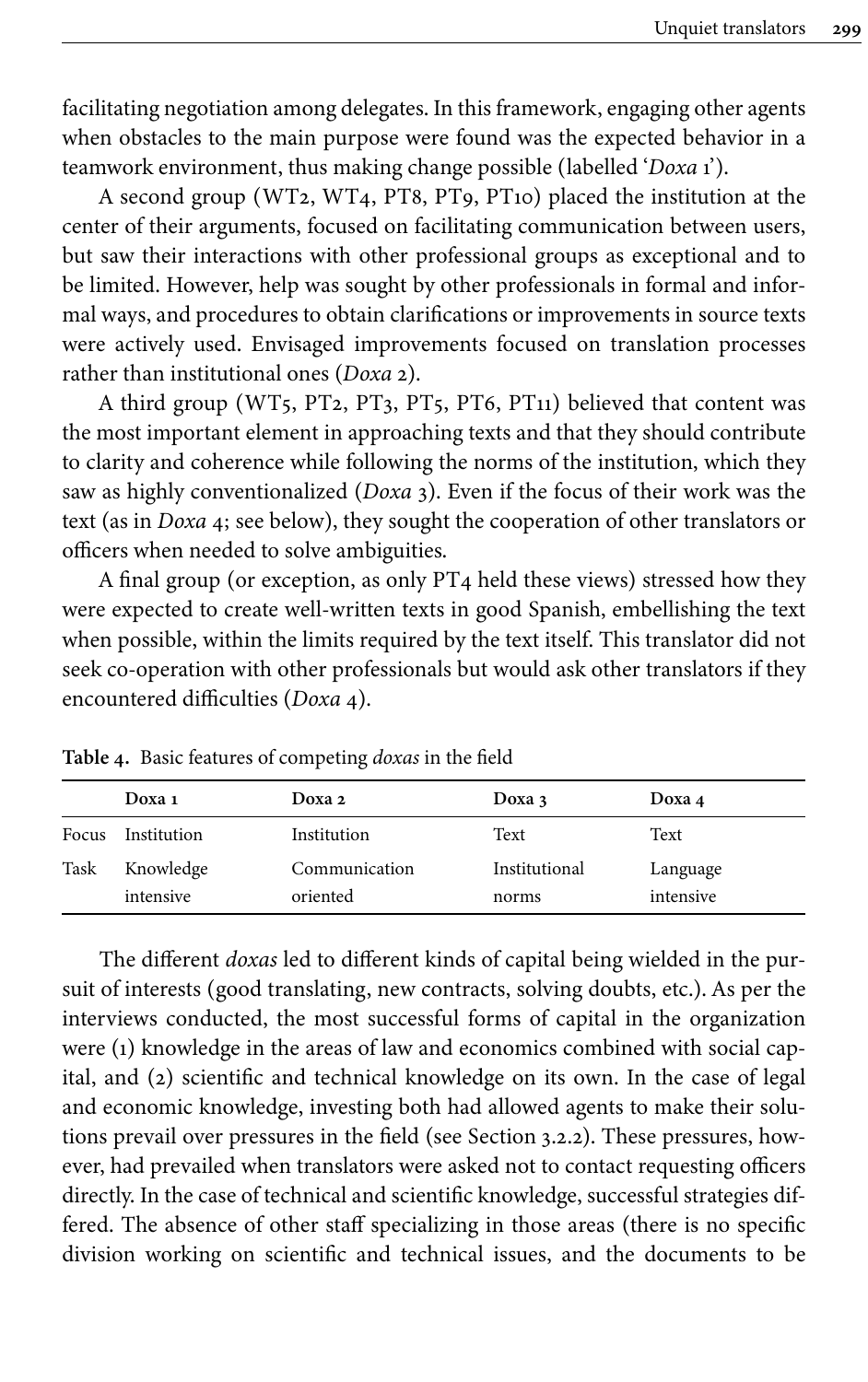translated are usually drafted by Member States) may explain why knowledge, as opposed to being used for negotiations, was showcased to establish boundaries. A subfield may be said to have emerged, with internal investment strategies (training sessions) and its own hierarchy (led by PT9). It is worth mentioning that linguistic capital seemed to have low symbolic value in the institution but was foregrounded by both groups as 'good' Spanish. However, it was not invested to advance specific interests vis-à-vis other agents.

### **4.3** Socialization and adherence to *doxas* and *illusios*

The different investment strategies performed by the participants raise some interesting issues relating socialization and predispositions to negotiate and to feel at ease with heteronomous definitions of 'good' translating. Given the size of the data set, the issues cannot be formulated as conclusions but may be worth testing as hypotheses with data from different contexts.

First, the analysis showed the need to distinguish between three attitudes to translation positions in the translation field: acquiescence, engaged resistance, and rejection and withdrawal. Translators showing acquiescence to heteronomous norms would engage in interpersonal contact when meanings needed to be clarified and doubts needed to be resolved, but not to negotiate the rules of the game. On the other hand, engaged resistance was identified when social and cultural capital were invested to obtain structural power and changes in workrelated processes. These "good-will rebels," in Bourdieu's terms, operate norms to invest themselves with the appearance of being willing to conform and recognize the rules which they can neither respect nor refuse, and thus they do, in fact, actually contribute to their very existence ([Bourdieu 1972](#page-22-2), 120). In the cases analyzed, they sought consensus as to the changes to be introduced and used accepted procedures to justify the rationality of changes. A second group of rebels did not play along with the rules of the game when demanding changes but tried to introduce new solutions intraprofessionally based on their own reflection on translation and the organization processes. These changes were not accepted and translators were left with the feeling that advancing 'good' translating was not possible. These translators withdrew from their occupations, perceiving the organization leadership as 'unethical' or inefficient, and claiming their own rules or views as superior [\(Bourdieu 1972](#page-22-2), 120). Even though desertion occurred among good-will rebels, this was triggered by career decisions, such as seeking promotion when they understood that their possibilities to further advance in the organization as translators were limited.

Against this background, the first ex-post hypothesis suggested is that translators with heavy domain-specific secondary socialization and lighter secondary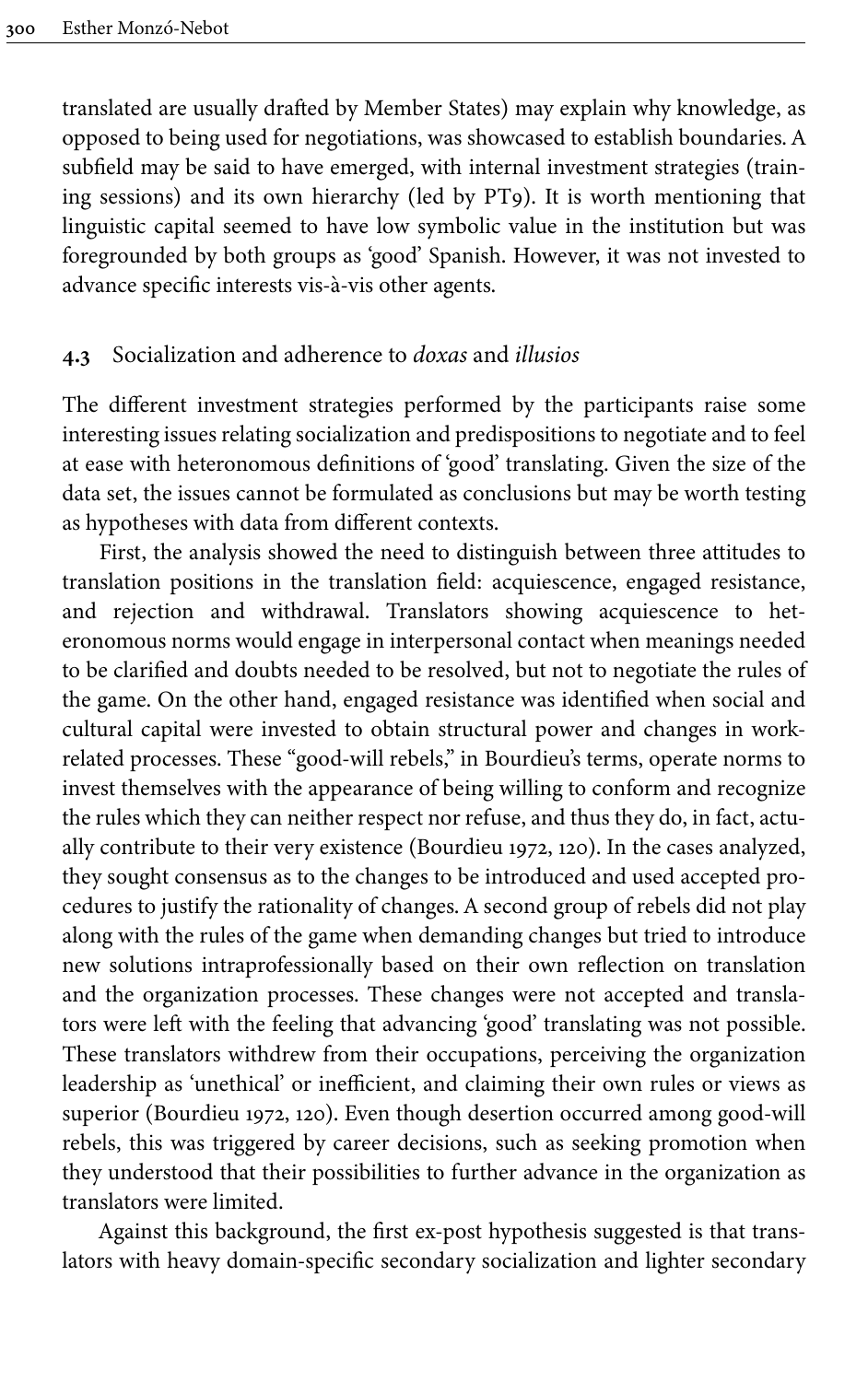or tertiary translation-specific socialization will show a relatively high subversive tendency and try to advance their *doxas* by using the norms of the field to negotiate. These translators developed *phronesis* in the practice of translation (professional secondary socialization), but had chosen to pursue undergraduate domain-specific degrees and parallel training in languages and translation. They were present in both Group W and Group P, and consistently showed higher tendencies to reach consensus intraprofessionally before negotiating interprofessionally when issues involved work processes and 'good' translating. They used the prevailing norms to advance changes without breaking the rules.

On the other hand, translators with linguistic and translation-specific secondary socialization showed subservient tendencies even when showing discomfort with specific norms which had not yet been internalized (or which contradicted their internalized norm). What constitutes 'good' translating in the organization is conveyed through revisers' corrections, with or without followup sessions. Meaning-making processes are based on such corrections at a textual rather than an organizational level. When dissonances with previously acquired norms arise, new norms are developed on the basis of organization-based contextualizations. Translators voice their discomfort in the process, but do not try to negotiate new norms. This results in either adaptation of existing habitus or the development of a reflexive habitus based on increased awareness of the possibility of diverse systems of translation norms. The former was the case for translators with technical degrees and for two translators with language degrees and past experiences in literary translation but not technical or legal translation. The latter was more frequent for translators holding translation degrees and past experiences with technical, legal, or multiple tertiary socializations.

Finally, a third hypothesis would suggest that translators with translationrelated pre-professional and research training in translation develop strong adherence to autonomous norms resulting in the rejection of non-compliant organization-based norms. In these cases, their dislocated habitus did not result in a modified reflexive habitus which would allow the manipulation of new norm systems but in subversion based on a translation-specific reflexive habitus.

The interaction between what we believe is taken for granted (*doxa*) and what we believe is desirable (*illusio*) seems to have an impact on our acquisition of new norm systems. Awareness of the negotiated nature of norms and self-awareness of translators as political agents with possibilities to negotiate seems higher in content-related secondary socializations and seems to be increased by researchspecific translation training. It may be interesting to further examine whether there is a discrete web of factors building a locus of subversive socialization within the community of translation researchers, a peripheral field of alternate norms, as [Ben-Ari's \(2012\)](#page-22-11) research suggests for literary translators.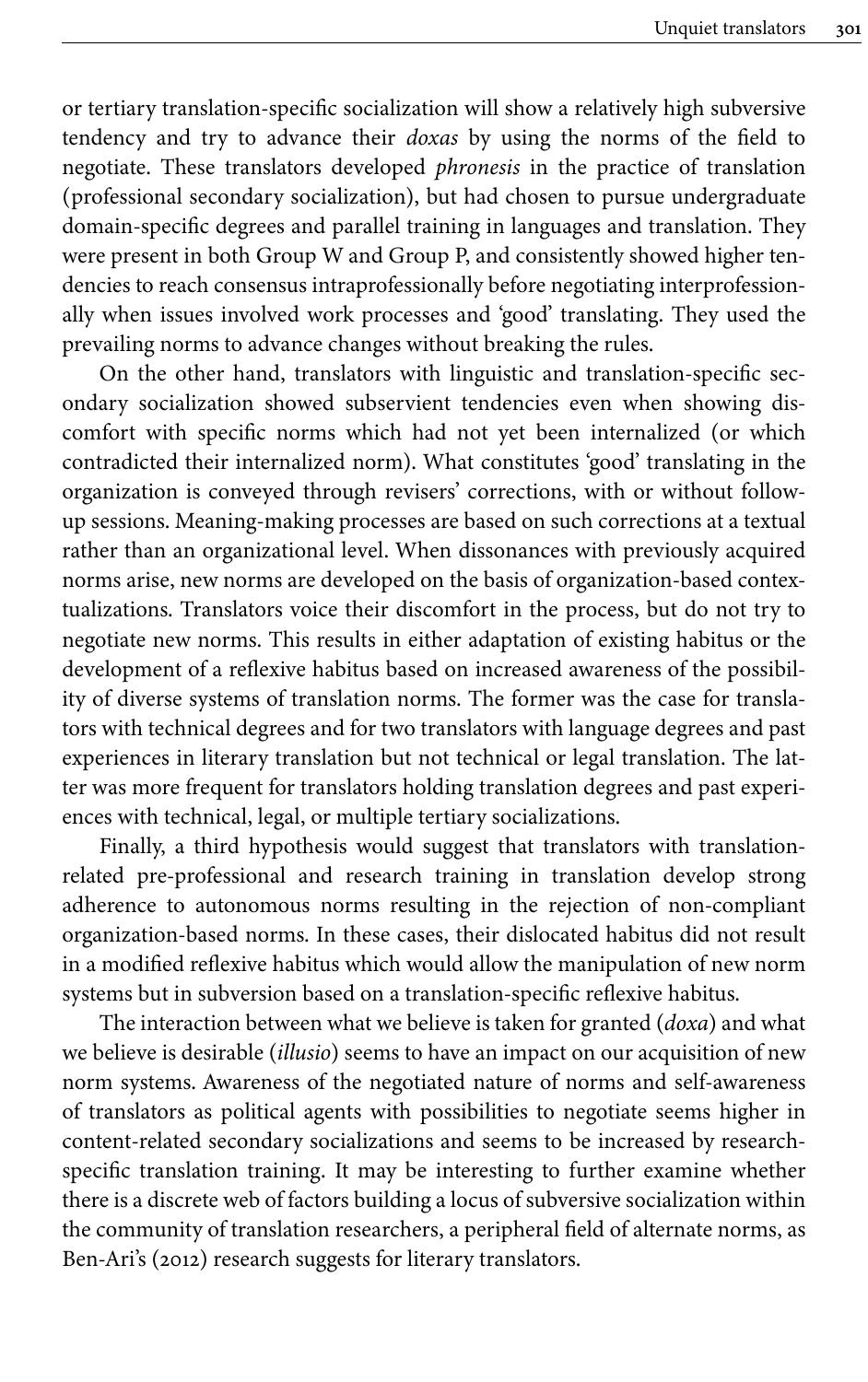### **4.4** Power as mediator of *illusios*

A final issue that requires discussion is the dynamics leading to disaffection. The key in interpreting differences between acquiescence and rejection of translators' positions in the translation field seems to be their perceived capacity to impact the organization. Being able to produce structural changes was valued and seen as impossible for those who left, even when they had succeeded in previous negotiations (also for WT1 and WT3, whose reasons for leaving the field were accessing higher professional ranks in the organization). Although they were willing to invest in increasing their competence, valued learning and continuing training, and had sound insights into the work of the organization, they were left feeling powerless in situations they considered relevant in their careers and refused to acquiesce to a position where they could not have an (increased) impact. They saw problems and differences between what they thought should be done and what the organization was doing. The issues highlighted referred to work processes, but also outcomes and quality-related aspects mainly of (other) translators, revisers, and managerial staff in higher positions. The targets of their dissatisfaction were mainly those in higher positions with an impact on their own work (revisers for translators, managers for revisers), and not those in other professions. Their *doxas* were at odds with those holding decision-making positions and they did not perceive a way forward.

### **5. Conclusions**

A field's existence is based on the participation of agents, on their interest in investing in the field. Entering a field involves first the recognition of its value and then the acquisition of practical knowledge to make the necessary investments. Against this background, this case study asked why some translators ultimately decided no longer to invest in the translation field and moved to other fields, even if they remained in the same institution. To answer that question, their strategies of investment and knowledge of the rules of the game have been examined. Against a fine-tuned view of their socializations, the results show that rebels (in Bourdieu's terms), both good-will and deviant, showed knowledge of the rules, even deeper than some of their colleagues who continued their careers as translators, but lost their *illusio* and became disaffected, seeing in other fields a better venue to channel their interests (to develop either their translation or management skills). Two main reasons were identified. For some with intensive translation-research training, their lack of acquiescence to the prevailing *doxa*, to the idea of good translating, caused intra-professional conflicts that led to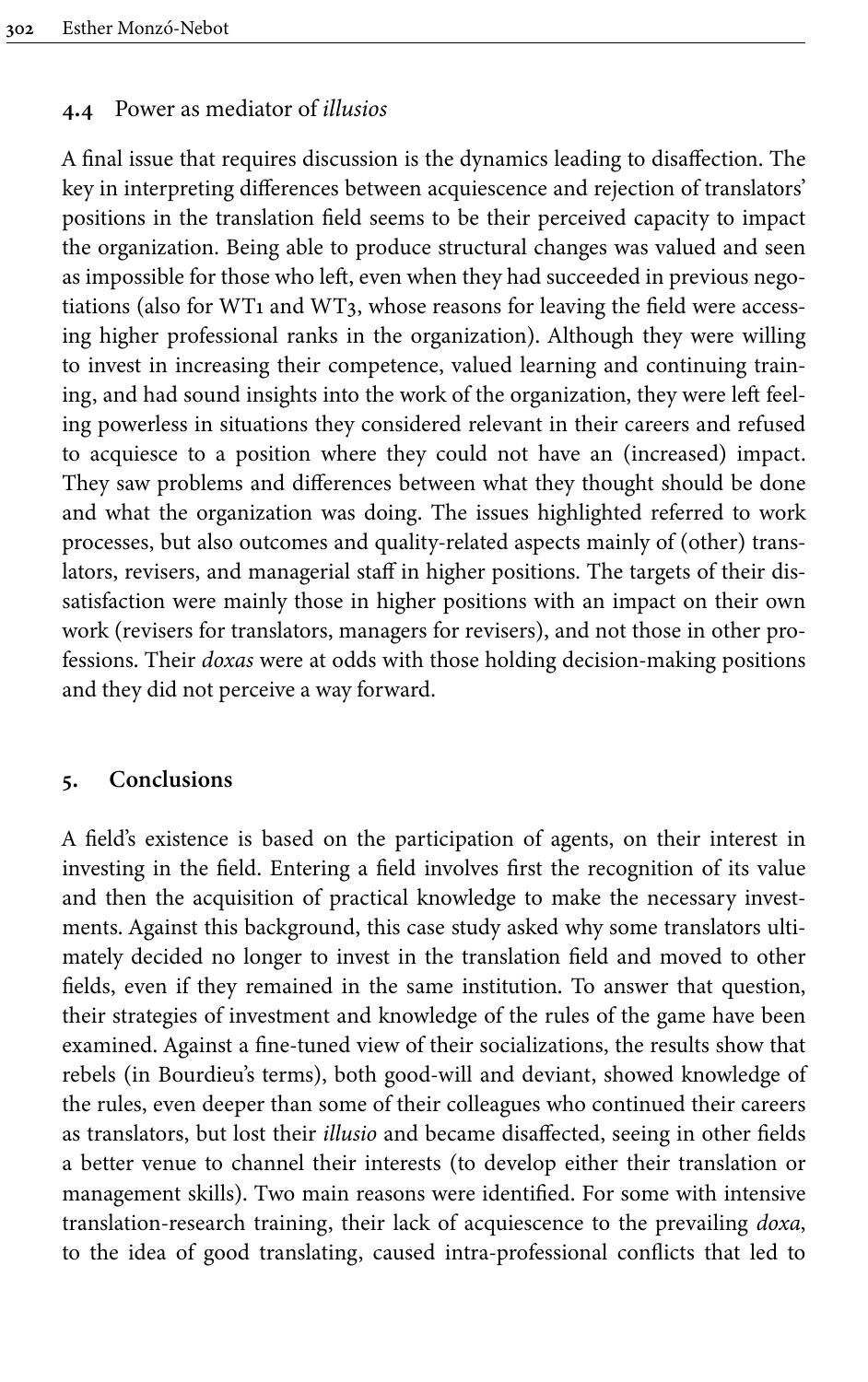extracting themselves from the situation where things were not right or even unethical. For others with domain-specific training and secondary socialization, a perceived lack of fairness in their own career possibilities, and also the lack of possibility to develop their management skills further in the translation field, led them to find fulfilment in other divisions or organizations.

This study shows how viewing translators as subject to shared pressures that result in homogeneous behavior is based on a limited set of empirical assumptions. When looking at deviant practices, we require models that can account for complex and multiple responses to the same institutional environments. This article has argued that fine-tuning the description of socialization may contribute to understanding the heterogeneity of responses and agency in the social behavior of translators.

Examining a wider variety of conflicts and workplaces would offer a more nuanced understanding of how socialization impacts adherence to heteronomous norms in the translation field. Increasing the sample, especially the sample of professional conflicts narrated, may help us gain deeper insights into the habitus that can make us increase our social and professional relevance by transforming heteronomous into autonomous norms. By first establishing consensus as to what works for translation according to translators and then moving on to mobilize the most adequate forms of capital to negotiate with the relevant agents, advances of translation-specific *doxas* may be possible. Further insights into the interactions between field and habitus, and into field-specific strategies of investment, including those referring to career opportunities, are needed to enhance our understanding of translators' behavior.

### **Funding**

<span id="page-21-1"></span>The research has been further conducted in the framework of the TRAP group, funded under [UJI-B2019-32](#page-21-1) by Universitat Jaume I.

#### **Acknowledgements**

The interviews for this research were conducted between 2013 and 2015 thanks to three oneweek periods of leave granted by the University of Graz.

### **References**

<span id="page-21-0"></span>Alcaraz Varó, Enrique, and Brian Hughes. 2002. *Legal Translation Explained*. Manchester: St. Jerome.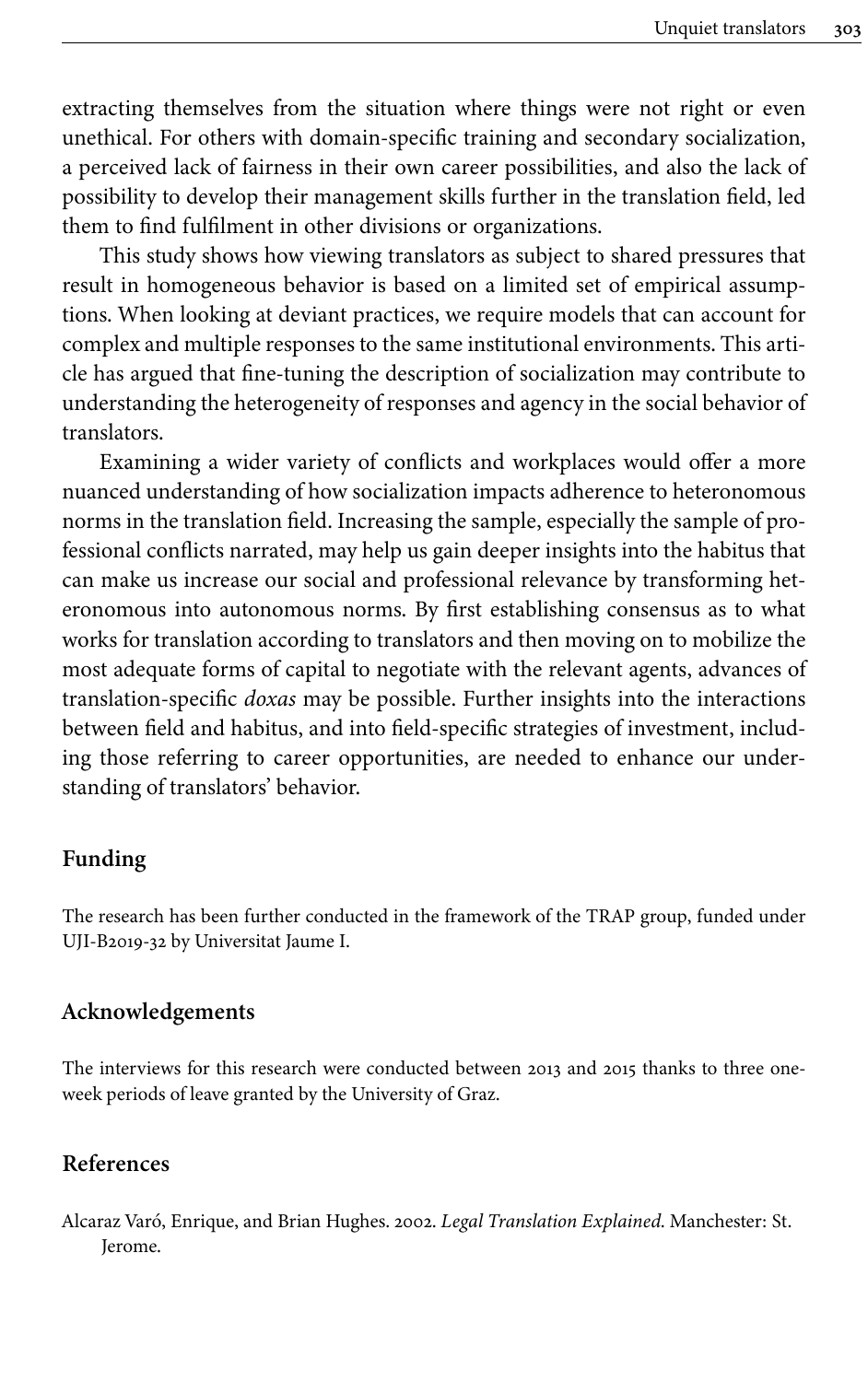- <span id="page-22-11"></span>Ben-Ari, Nitsa. 2012. "Political Dissidents as Translators, Editors, and Publishers." In *The Sociological Turn in Translation and Interpreting Studies*, edited by Claudia V. Angelelli, special issue of *Translation and Interpreting Studies* 7 (2): 144–160. [https://doi.org/10.1075/tis.7.2.03ben](https://doi.org/10.1075%2Ftis.7.2.03ben)
- <span id="page-22-5"></span>Berger, Peter L., and Thomas Luckman. 1966. *The Social Construction of Reality: A Treatise in the Sociology of Knowledge*. Garden City, New York: Anchor Books.
- <span id="page-22-9"></span>Biel, Łucja. 2014. "The Textual Fit of Translated EU Law: A Corpus-based Study of Deontic Modality." In *Law in Translation*, edited by Simone Glanert, special issue of *The Translator* 20 (3): 1–24. [https://doi.org/10.1080/13556509.2014.909675](https://doi.org/10.1080%2F13556509.2014.909675)
- <span id="page-22-10"></span>Biel, Łucja, and Jan Engberg. 2013. "Research Models and Methods in Legal Translation." *Linguistica Antverpiensia* 12: 1–11.
- <span id="page-22-12"></span>Bourdieu, Pierre. 1971. "Le marché des biens symboliques [The market of symbolic goods]." *L'Année sociologique (1940/1948–)* 22: 49–126.
- <span id="page-22-2"></span>Bourdieu, Pierre. 1972. *Esquisse d'une théorie de la pratique, précédée de trois études d'ethnographie kabyle* [Outline of a theory of practice, preceded by three studies of Kabyle ethnography]. Geneva: Droz. [https://doi.org/10.3917/droz.bourd.1972.01](https://doi.org/10.3917%2Fdroz.bourd.1972.01)

<span id="page-22-1"></span>Bourdieu, Pierre. 1980. *Le sens pratique* [The logic of practice]. Paris: Les Éditions de Minuit.

- <span id="page-22-3"></span>Bourdieu, Pierre. 1997. *Méditations pascaliennes* [Pascalian meditations]. Paris: Seuil.
- <span id="page-22-0"></span>Delabastita, Dirk. 2011. "Continentalism and the Invention of Traditions in Translation Studies." In *Eurocentrism in Translation Studies*, edited by Luc van Doorslaer and Peter Flynn, special issue of *Translation and Interpreting Studies* 6 (2): 142–156. [https://doi.org/10.1075/tis.6.2.02del](https://doi.org/10.1075%2Ftis.6.2.02del)
- <span id="page-22-14"></span>Engberg, Jan. 2016. "Emphasising the Individual in Legal Translation: Consequences of Knowledge Communication and Post-Structuralist Approaches." In *Language for Specific Purposes: Research and Translation across Cultures and Media*, edited by Giuliana Elena Garzone, Dermot Heaney, and Giorgia Riboni, 41–61. Newcastle upon Tyne: Cambridge Scholars Publishing.
- <span id="page-22-8"></span>Fernández Sánchez, María Manuela. 2019. "Understanding Interpreting and Diplomacy: Reflections on the Early Cold War (1945–1963)." In *The Palgrave Handbook of Languages and Conflict*, edited by Michael Kelly, Hilary Footitt, and Myriam Salama-Carr, 395–418. Cham: Palgrave Macmillan. [https://doi.org/10.1007/978](https://doi.org/10.1007%2F978-3-030-04825-9_18)‑3‑030‑04825‑9\_18
- <span id="page-22-7"></span>Gouanvic, Jean-Marc. 2005. "A Bourdieusian Theory of Translation, or the Coincidence of Practical Instances: Field, 'Habitus', Capital and 'Illusio'." In *Bourdieu and the Sociology of Translation and Interpreting*, edited by Moira Inghilleri, special issue of *The Translator* 11 (2): 147–166. [https://doi.org/10.1080/13556509.2005.10799196](https://doi.org/10.1080%2F13556509.2005.10799196)
- <span id="page-22-13"></span>Hale, Sandra B. 2005. "The Interpreter's Identity Crisis." In *Translation and the Construction of Identity: IATIS Yearbook 2005*, edited by Juliane House, M. Rosario Martín Ruano, and Nicole Baumgarten, 14–29. Seoul: IATIS.
- <span id="page-22-16"></span>Harris, Brian. 1976. "The Importance of Natural Translation." *Working Papers on Bilingualism* 12: 96–114.
- <span id="page-22-6"></span>Inghilleri, Moira. 2003. "Habitus, Field and Discourse: Interpreting as a Socially Situated Activity." *Target* 15 (2): 243–268. [https://doi.org/10.1075/target.15.2.03ing](https://doi.org/10.1075%2Ftarget.15.2.03ing)
- <span id="page-22-4"></span>James, William. 1884. "What is an Emotion?" *Mind* 9 (34): 188–205. [https://doi.org/10.1093/mind/os](https://doi.org/10.1093%2Fmind%2Fos-IX.34.188)‑IX.34.188
- <span id="page-22-15"></span>Krais, Beate. 2006. "Gender, Sociological Theory and Bourdieu's Sociology of Practice." In *Pierre Bourdieu*, edited by Derek Robbins, special issue of *Theory, Culture & Society* 23 (6): 119–134. [https://doi.org/10.1177/0263276406069778](https://doi.org/10.1177%2F0263276406069778)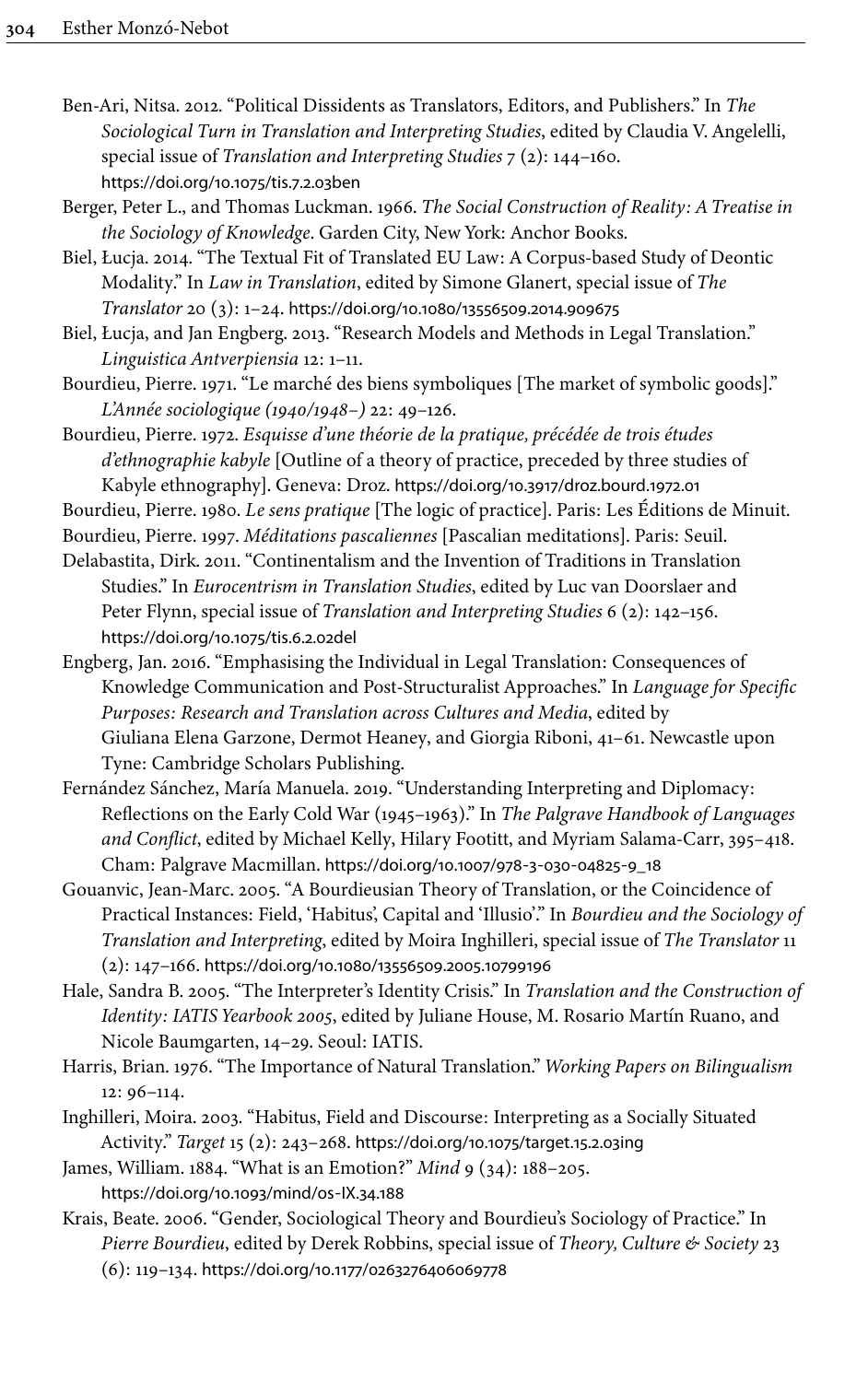- <span id="page-23-6"></span>Léger, Benoit. 2002. "Desfontaines travesti: une « Dame angloise » traduit les *Avantures de Joseph Andrews de Fielding* (1743) [Desfontaines in drag: An 'English lady' translates *The Adventures of Joseph Andrews* (1743)]." In *Censorship and Translation in the Western World*, edited by Denise Merkle, special issue of *TTR* 15 (2): 19–48. [https://doi.org/10.7202/007477ar](https://doi.org/10.7202%2F007477ar)
- <span id="page-23-0"></span>Levine, Suzanna Jill. 1991. *The Subversive Scribe: Translating Latin American Fiction*. Saint Paul, Minn.: Graywolf Press.
- <span id="page-23-5"></span>Martín Ruano, M. Rosario. 2014. "From Suspicion to Collaboration: Defining New Epistemologies of Reflexive Practice for Legal Translation and Interpreting." In *Crime in Translation*, edited by Karen Seago, Jonathan Evans, and Begoña Rodriguez de Céspedes, special issue of *JoSTrans* 22.
- <span id="page-23-4"></span>Mayoral Asensio, Roberto, and Ricardo Muñoz Martín. 1997. "Estrategias comunicativas en la traducción intercultural [Communication strategies in intercultural translation]." In *Aproximaciones a los estudios de traducción* [Approaches to translation studies], edited by Purificación Fernández Nistal and José María Bravo Gozalo, 143–192. Valladolid: Universidad de Valladolid.
- <span id="page-23-12"></span>Mead, George Herbert. 1934. *Mind, Self and Society from the Standpoint of a Social Behaviorist*. Edited by Charles W. Morris. Chicago: University of Chicago Press.
- <span id="page-23-8"></span>Meylaerts, Reine. 2005. "Sociology and Interculturality: Creating the Conditions for International Dialogue across Intellectual Fields." *The Translator* 11 (2): 277–283. [https://doi.org/10.1080/13556509.2005.10799202](https://doi.org/10.1080%2F13556509.2005.10799202)
- <span id="page-23-2"></span>Meylaerts, Reine. 2010. "Habitus and Self-image of Native Literary Author-translators in Diglossic Societies." In *Profession, Identity and Status: Translators and Interpreters as an Occupational Group: Part II: Questions of Role and Identity*, edited by Rakefet Sela-Sheffy and Miriam Shlesinger, special issue of *Translation and Interpreting Studies* 5 (1): 1–19.
- <span id="page-23-9"></span>Meylaerts, Reine. 2013. "The Multiple Lives of Translators." In *Translation as Social Conscience: Around the Work of Daniel Simeoni*, edited by Alexis Nouss and Hélène Buzelin, special issue of *TTR* 26 (2): 103–128.
- <span id="page-23-10"></span>Monzó-Nebot, Esther. 2001. *El concepte de gènere discursiu: una aplicació a la traducció jurídica* [Discourse genre as a concept: Application in legal translation]. MPhil diss. Universitat Jaume I.
- <span id="page-23-11"></span>Monzó-Nebot, Esther. 2003. "Las socializaciones del traductor especializado: el papel de los géneros [The socialization of specialized translators: The role of genres]." *Revista de la Facultad de Lenguas Modernas* [The Modern Language School Journal] 6: 15–29.
- <span id="page-23-3"></span>Monzó-Nebot, Esther. 2015. "(Re)producing Habits in International Negotiations: A Study on the Translation of Collocations." In *Legal Phraseology Today: A Corpus-Based View*, edited by Stanisław Goźdź-Roszkowski and Gianluca Pontrandolfo, special issue of *Fachsprache* 37 (3–4): 193–209.
- <span id="page-23-1"></span>Monzó-Nebot, Esther. 2019. "Interviewing Legal Interpreters and Translators: Framing Status Perceptions and Interactional and Structural Power." In *Research Methods in Legal Translation and Interpreting: Crossing Methodological Boundaries*, edited by Łucja Biel, Jan Engberg, M. Rosario Martín Ruano, and Vilelmini Sosoni, 189–211. Abingdon: Routledge. [https://doi.org/10.4324/9781351031226](https://doi.org/10.4324%2F9781351031226-12)‑12
- <span id="page-23-7"></span>Newmark, Peter, Gideon Toury, Theo Hermans, and Peter Bush. 1998. "The Meaning of Hamlet and Poems." In *Translation and Norms*, edited by Christina Schäffner, special issue of *Current Issues in Language and Society* 5 (1–2): 33–34.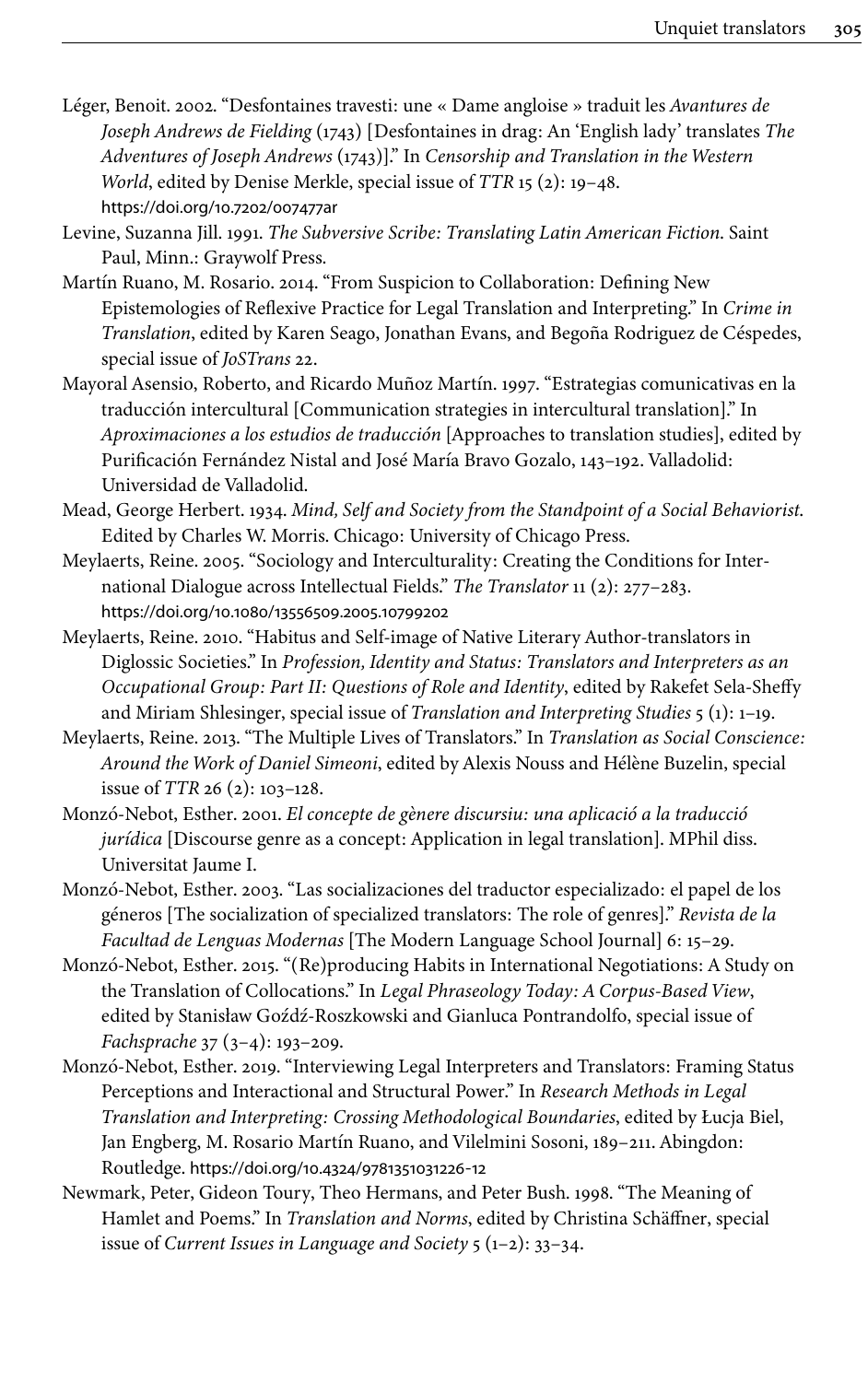- <span id="page-24-6"></span>Piaget, Jean. (1936) 1977. *La naissance de l'intelligence chez l'enfant* [The origins of intelligence in children]. Paris: Delachaux et Niestlé.
- <span id="page-24-3"></span>Reay, Diane, Gill Crozier, and John Clayton. 2009. "'Strangers in Paradise'?: Working-class Students in Elite Universities." *Sociology* 43 (6): 1103–1121. [https://doi.org/10.1177/0038038509345700](https://doi.org/10.1177%2F0038038509345700)
- <span id="page-24-13"></span>Risku, Hanna, Regina Rogl, and Jelena Milošević. 2020. "Researching Workplaces." In *The Bloomsbury Companion to Language Industry Studies*, edited by Erik Angelone, Maureen Ehrensberger-Dow, and Gary Massey, 37–62. London: Bloomsbury Academic. [https://doi.org/10.5040/9781350024960.0007](https://doi.org/10.5040%2F9781350024960.0007)
- <span id="page-24-5"></span>Ryan, Richard M. 1995. "Psychological Needs and the Facilitation of Integrative Processes." *Journal of Personality* 63 (3): 397–427. [https://doi.org/10.1111/j.1467](https://doi.org/10.1111%2Fj.1467-6494.1995.tb00501.x)‑6494.1995.tb00501.x

<span id="page-24-12"></span>Šarčević, Susan. 1997. *New Approach to Legal Translation*. The Hague: Kluwer Law International.

- <span id="page-24-10"></span>Šarčević, Susan. 2000. "Creativity in Legal Translation: How Much is too Much?" In *Translation in Context: Selected Papers from the EST Congress, Granada 1998*, edited by Andrew Chesterman, Natividad Gallardo San Salvador, and Yves Gambier, 281–292. Amsterdam: John Benjamins. [https://doi.org/10.1075/btl.39.31sar](https://doi.org/10.1075%2Fbtl.39.31sar)
- <span id="page-24-4"></span>Sayer, Andrew. 2005. *The Moral Significance of Class*. Cambridge: Cambridge University Press. [https://doi.org/10.1017/CBO9780511488863](https://doi.org/10.1017%2FCBO9780511488863)
- <span id="page-24-14"></span>Schäffner, Christina. 2010. "Norms of Translation." In *Handbook of Translation Studies*, vol. 1, edited by Yves Gambier and Luc van Doorslaer, 235–244. Amsterdam: John Benjamins. [https://doi.org/10.1075/hts.1.nor1](https://doi.org/10.1075%2Fhts.1.nor1)
- <span id="page-24-7"></span>Sela-Sheffy, Rakefet. 2005. "How to Be a (Recognized) Translator: Rethinking Habitus, Norms, and the Field of Translation." *Target* 17 (1): 1–26. [https://doi.org/10.1075/target.17.1.02sel](https://doi.org/10.1075%2Ftarget.17.1.02sel)
- <span id="page-24-9"></span>Sela-Sheffy, Rakefet. 2010. "'Stars' or 'Professionals': The Imagined Vocation and Exclusive Knowledge of Translators in Israel." In *Applied Sociology in Translation Studies*, edited by Oscar Diaz-Fouces and Esther Monzó-Nebot, special issue of *MonTI* 2: 131–152. [https://doi.org/10.6035/MonTI.2010.2.7](https://doi.org/10.6035%2FMonTI.2010.2.7)
- <span id="page-24-0"></span>Simeoni, Daniel. 1998. "The Pivotal Status of the Translator's Habitus." *Target* 10 (1): 1–39. [https://doi.org/10.1075/target.10.1.02sim](https://doi.org/10.1075%2Ftarget.10.1.02sim)
- <span id="page-24-1"></span>Toury, Gideon. 1978. "The Nature and Role of Norms in Literary Translation." In *Literature and Translation: New Perspectives in Literary Translation*, edited by James S. Holmes, José Lambert, and Raymond van den Broeck, 83–100. Leuven: Acco.
- <span id="page-24-8"></span>Toury, Gideon. 1995. *Descriptive Translation Studies – and Beyond*. Amsterdam: John Benjamins. [https://doi.org/10.1075/btl.4](https://doi.org/10.1075%2Fbtl.4)
- <span id="page-24-15"></span>Toury, Gideon. 2012. *Descriptive Translation Studies – and Beyond*. Rev. ed. Amsterdam: John Benjamins. [https://doi.org/10.1075/btl.100](https://doi.org/10.1075%2Fbtl.100)
- <span id="page-24-2"></span>Venuti, Lawrence. 1992. *Rethinking Translation: Discourse, Subjectivity, Ideology*. London: Routledge.
- <span id="page-24-11"></span>Vidal Claramonte, M. Carmen África. 2005. "Re-presenting the 'Real': Pierre Bourdieu and Legal Translation." In *Bourdieu and the Sociology of Translation and Interpreting*, edited by Moira Inghilleri, special issue of *The Translator* 11 (2): 259–275. [https://doi.org/10.1080/13556509.2005.10799201](https://doi.org/10.1080%2F13556509.2005.10799201)
- <span id="page-24-16"></span>Wacquant, Loïc. 2004. "Critical Thought as Solvent of *Doxa*." *Constellations* 11 (1): 97–101. [https://doi.org/10.1111/j.1351](https://doi.org/10.1111%2Fj.1351-0487.2004.00364.x)‑0487.2004.00364.x